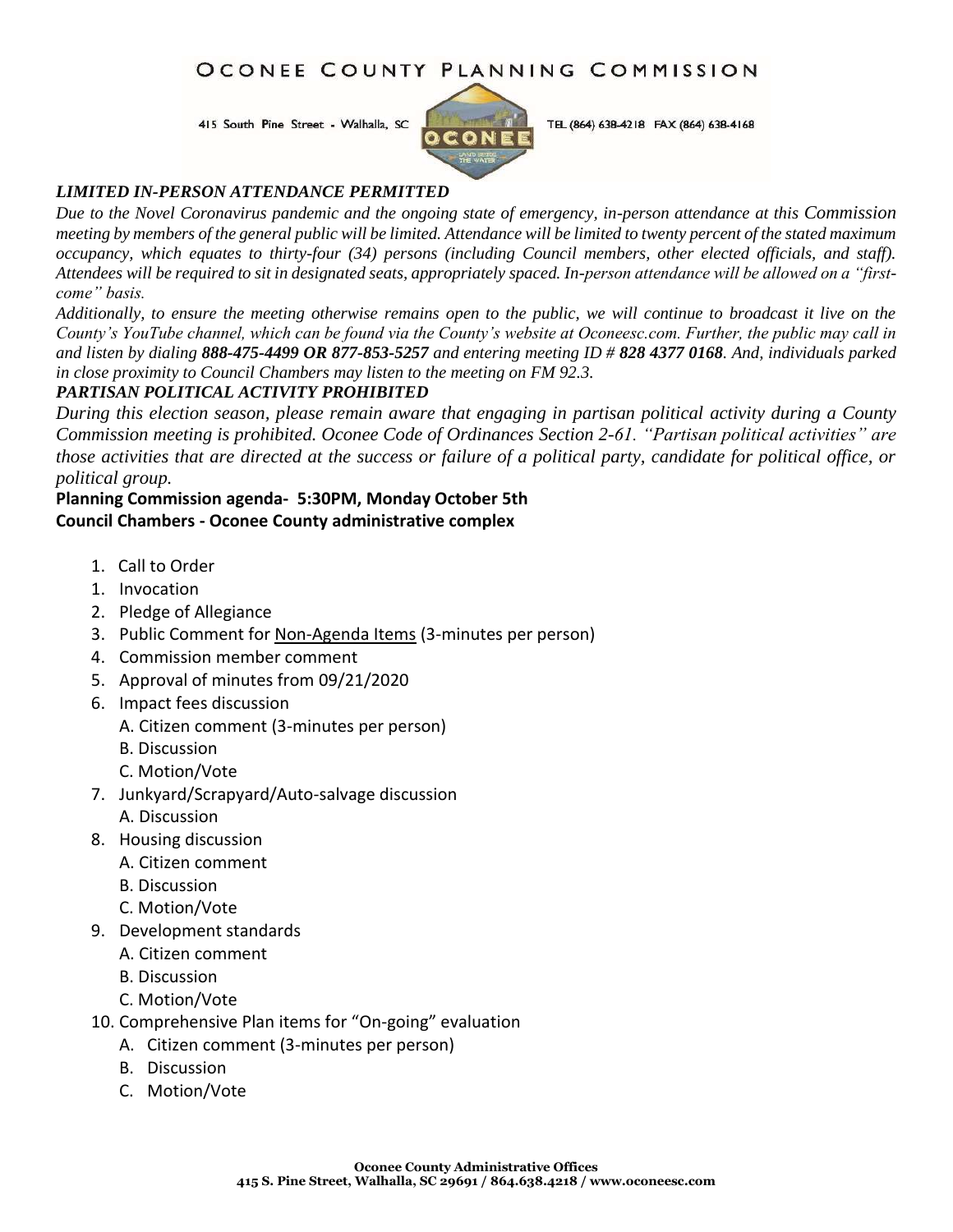#### 9. Comprehensive Plan items for "2021" evaluation

- A. Citizen comment (3-minutes per person)
- B. Discussion
- C. Motion/Vote

#### 10. Adjourn

Anyone wishing to submit written comments to the Planning Commission can send their comments to the Planning Department by mail or by emailing them to the email address below. Please Note: If you would like to receive a copy of the agenda via email please contact our office, or email us at achapman@oconeesc.com.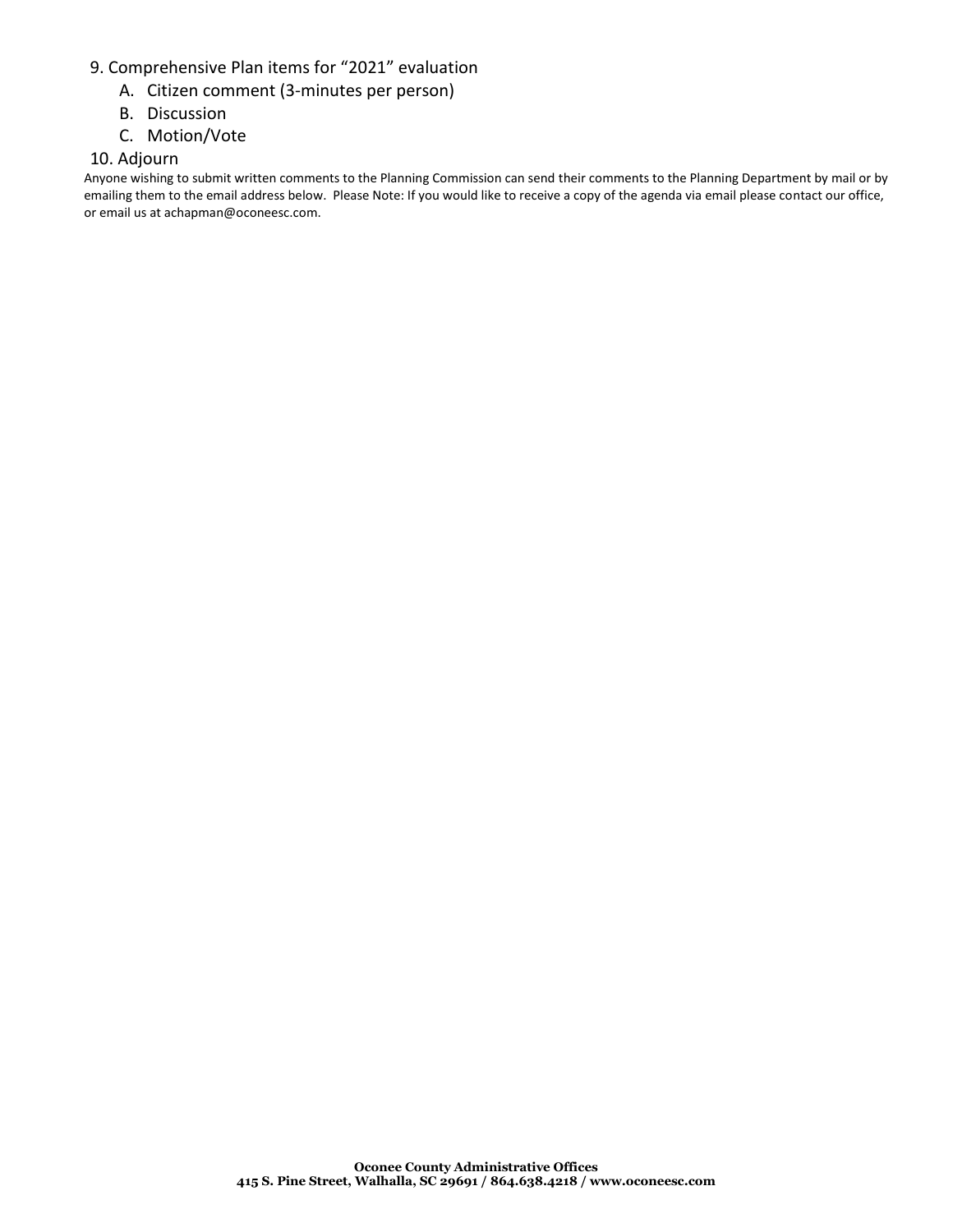### OCONEE COUNTY PLANNING COMMISSION

415 South Pine Street - Walhalla, SC



TEL (864) 638-4218 FAX (864) 638-4168

#### *LIMITED IN-PERSON ATTENDANCE PERMITTED*

*Due to the Novel Coronavirus pandemic and the ongoing state of emergency, in-person attendance at this Commission meeting by members of the general public will be limited. Attendance will be limited to twenty percent of the stated maximum occupancy, which equates to thirty-four (34) persons (including Council members, other elected officials, and staff). Attendees will be required to sit in designated seats, appropriately spaced. In-person attendance will be allowed on a "first-come" basis.* 

*Additionally, to ensure the meeting otherwise remains open to the public, we will continue to broadcast it live on the County's YouTube channel, which can be found via the County's website at Oconeesc.com. Further, the public may call in and listen by dialing 888-475-4499 OR 877-853-5257 and entering meeting ID # 828 4377 0168. And, individuals parked in close proximity to Council Chambers may listen to the meeting on FM 92.3.* 

#### *PARTISAN POLITICAL ACTIVITY PROHIBITED*

*During this election season, please remain aware that engaging in partisan political activity during a County Commission meeting is prohibited. Oconee Code of Ordinances Section 2-61. "Partisan political activities" are those activities that are directed at the success or failure of a political party, candidate for political office, or political group.*

#### **Minutes**

5:00 pm- Monday, September 21, 2020 Council Chambers - Oconee County Administrative Complex

#### **Members Present**

Frankie Pearson Mike Smith Gwen McPhail Alex Vassey Mike Johnson Stacy Lyles

#### **Staff Present**

Adam Chapman Vivian Kompier

#### **Media Present**

None

- **1. Call to Order** Ms. McPhail called the meeting to order at 5:00pm.
- **2. Invocation**
- **3. Pledge of Allegiance**
- **4. Public Comment for Non-Agenda Items** None
- **5. Commission member comment** Mr. Smith updated the commission about Habitat for Humanity and the County adopting their roads. Mr. Smith has contacted Roads & Bridges, SCDOT, and ACOG. Mr. Smith will keep the commission updated as talks continue.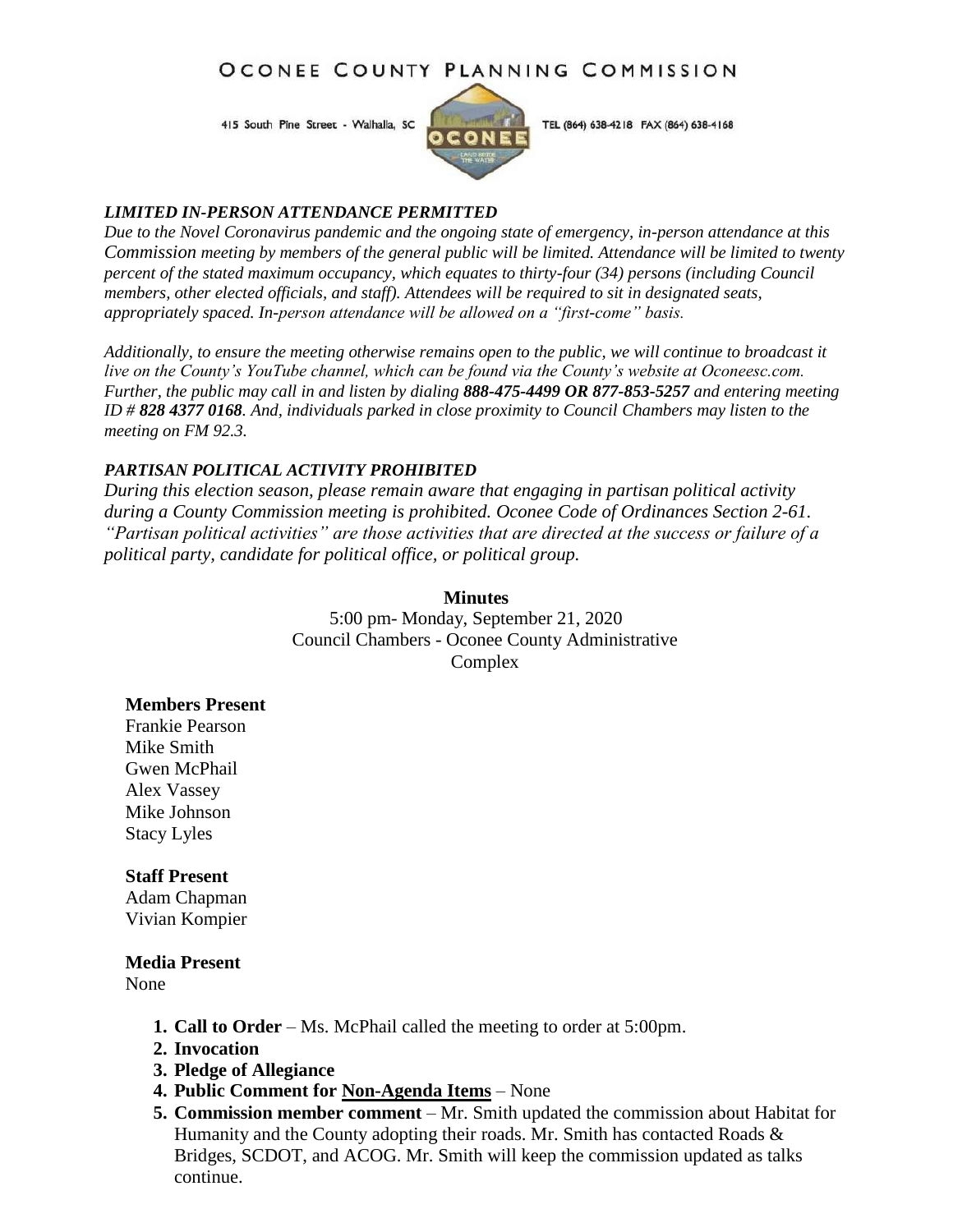**6. Approval of minutes from 09/10/2020 –** Mr. Pearson made a motion to accept the minutes and Mr. Smith seconded and unanimously approved 6/0.

#### **7. Impact fees discussion**

**Citizen comment (3-minutes per person) -** None

**Discussion** – Mr. Chapman read the definition of impact fees and addresses the facilities that they will impact, a lengthy discussion followed.

- **8. Agricultural Advisory Board "Agricultural disclosure"** Mr. Chapman mentioned that the Agricultural Advisory Board drafted a letter that went to Council in support of an Agricultural disclosure for real estate. Council voted to send the letter to the delegation to put into motion.
- **9. Planning Commission Comprehensive Plan "Annual" evaluation Citizen comment (3-minutes per person) -** None

**Discussion –** Mr. Chapman formulated a list of all the strategies that have been or are **Vote –** Mr. Johnson made a motion to send this list to County Council updating them on the progress, Mr. Pearson seconded and was approved 6/0. Mr. Pearson will present at the next available meeting date with Council, with Mr. Smith as backup.

**10. Comprehensive Plan items for "on –going" evaluation Citizen comment (3-minutes per person) -** None

**Discussion –** Mr. Chapman asked the Commissioners to review the on-going and see if there is anything that we could address or is being addressed for the next meeting. **Vote –** None

**11. Adjourn –** The meeting was adjourned at 6:05pm.

Anyone wishing to submit written comments to the Planning Commission can send their comments to the Planning Department by mail or by emailing them to the email address below. Please Note: If you would like to receive a copy of the agenda via email please contact our office, or email us at [achapman@oconeesc.com.](mailto:achapman@oconeesc.com)

> **Oconee County Administrative Offices 415 S. Pine Street, Walhalla, SC 29691 / 864.638.4218 / www.oconeesc.com**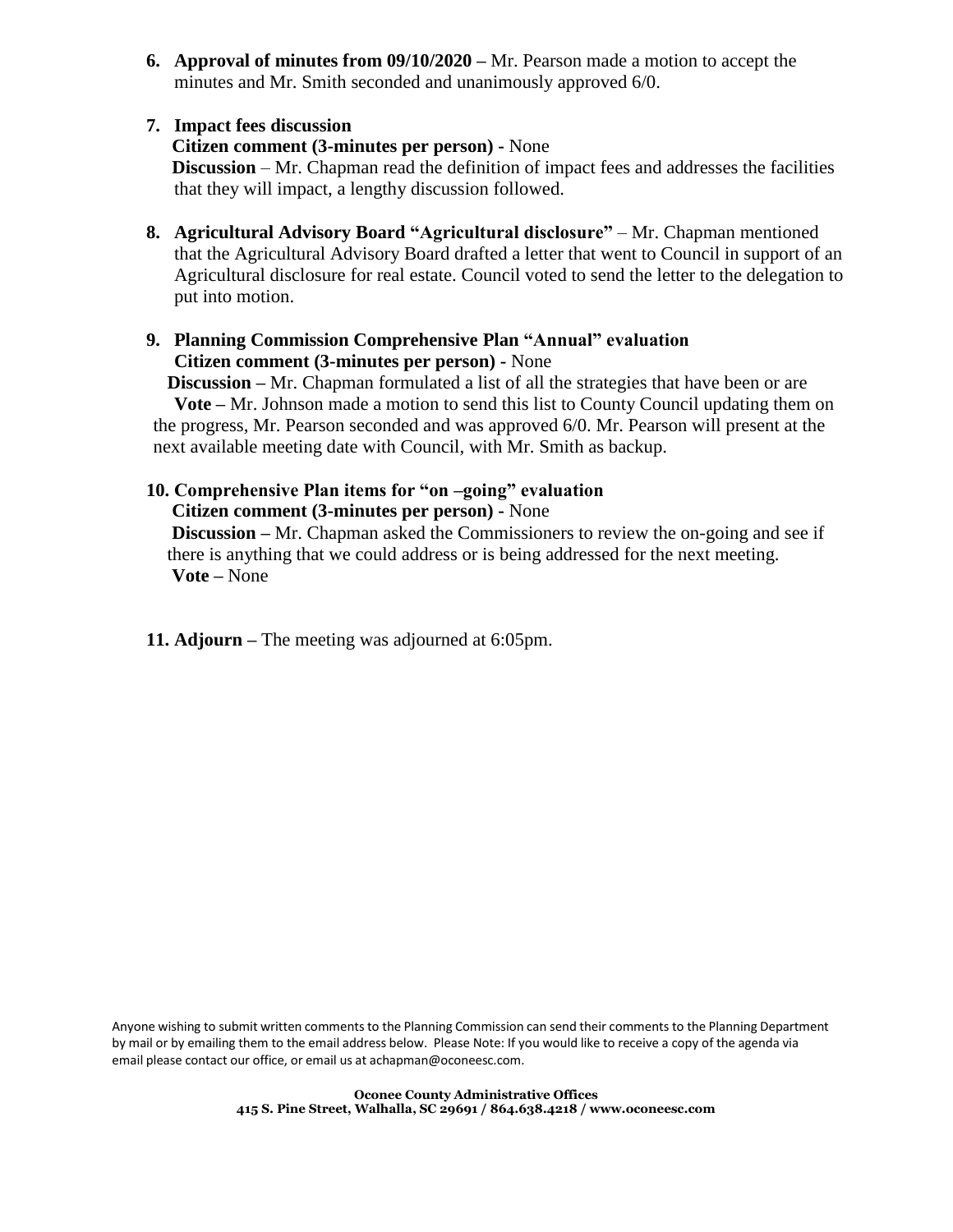### **38-9.# Development standards**

Oconee County is growing. In order to encourage and maintain a harmonious living and business environment the following standards shall be applicable to all developments indicated herein.

### **1. Applicability**

The owners of new, non-residential, multifamily, and mixed use developments being developed adjacent to existing residential, multifamily, agricultural, or forestry uses shall be responsible for the installation and maintenance of the lighting, buffering, and screening standards of this ordinance.

The buffer and screening requirements may be waived or modified between adjacent property owners by a special exemption hearing of the Board of Zoning Appeals.

#### **2. Lighting**

a. Lighting Standards for lighting of horizontal tasks such as roadways, sidewalks, entrances and parking areas, and all other outdoor fixtures installed for the permanent illumination of signs, landscaping, and buildings shall be aimed, located, designed, fitted, and maintained so as not to present a hazard to drivers or pedestrians by impairing their ability to safely traverse and so as not to create a nuisance by projecting or reflecting objectionable light skyward, onto a neighboring property or onto a public roadway. Flashing lights are prohibited.

#### **3. Screening and buffering**

Screening and a physical separation (buffer) must be provided at least the entire length of the proposed development +25% and up to the entire length of the shared property lines as determined by the planning director or their designee for the purpose of screening and buffering adjacent activities from view of proposed projects including but not limited to: buildings, solidwaste, parking & drive lanes, outdoor storage, signage, lighting.

Development means any manmade change to improved or unimproved real estate including, but not limited to: new homes, building structures, dredging, filling, grading, paving, or excavation operations.

#### a. Screening requirements

The purpose of screening is providing a visual screen between unlike uses. Visual screen shall mean a static barrier which shields the neighboring uses from view at normal ground levels. The visual screen shall extend from the ground to a height of at least 6' and not more than 25% of the vertical surface shall be open to allow the passage of air, but any such openings shall be designed to obscure visibility.

Unless otherwise required, the following minimum landscaping and screening provisions will apply.

1. A minimum 6-foot-tall wall, fence, berm, evergreen screening plant material, existing vegetation or a combination of wall, fence, berm or evergreen screening plant material, existing vegetation, with a combined minimum height of 6 feet above grade shall be used for the purposes of screening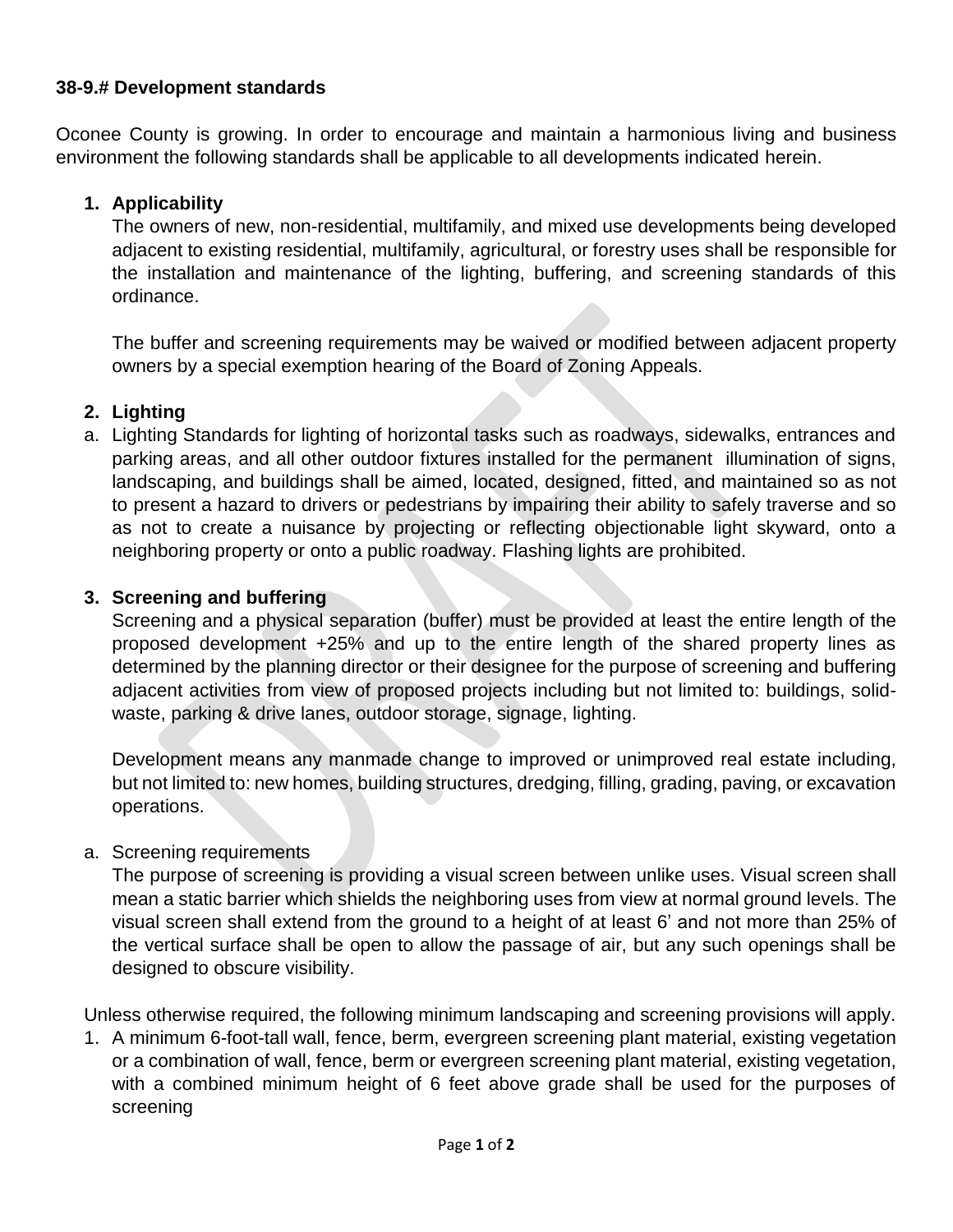- 2. If evergreen plant material is used, it must be at least 4 feet in height at the time of planting and capable of forming a continuous opaque screen at least 6 feet in height, with individual plantings spaced not more than 5 feet apart.
- 3. Existing vegetation may be utilized provided it provides the screening required as determined by the Planning Director or their designee.

4. Fences or walls installed for the purposes of screening shall have a "finished" side toward the adjacent or neighboring properties.

### b. Buffer requirements

A buffer is a physical separation by distance between the new development and the adjacent property lines. This is not in addition to any underlying zoning district setbacks.

#### Buffer width

| Acreage of proposed use | Minimum size of buffer |
|-------------------------|------------------------|
| Less than 0.5 acres     | 5 feet                 |
| $0.5-2$ acres           | 15 feet                |
| More than 2 acres       | 25 feet                |

#### c. Uses permitted in the buffer:

- Vegetation and landscaping
- Storm water drainage easements and any necessary drains, culverts, riprap, etc.
- SCDHEC approved storm water retention/detention areas
- SCDHEC approved septic systems
- Permitted signage
- Sidewalks
- Shared-use driveways/lanes between adjacent property
- Parking lot stub outs (not parking lots) for the purposes of connectivity

### **Exemptions**

- 1. Agricultural and Forestry uses as defined by the South Carolina Right-to Farm act and the South Carolina Right-to-Forestry act.
- 2. The screening & buffering requirements are not required in the following circumstances:
	- Property lines within/adjacent to public or private rights of ways/ easements
	- Property lines within/adjacent to permanent waterbodies.
	- Multi-tenant malls/town centers/ developments or Planned Development Districts for internal property lines. Property lines adjacent to properties outside of the development are required to adhere to the standards of this ordinance.
	- Private recreation facilities within a residential subdivision and not adjacent to properties outside of the subdivision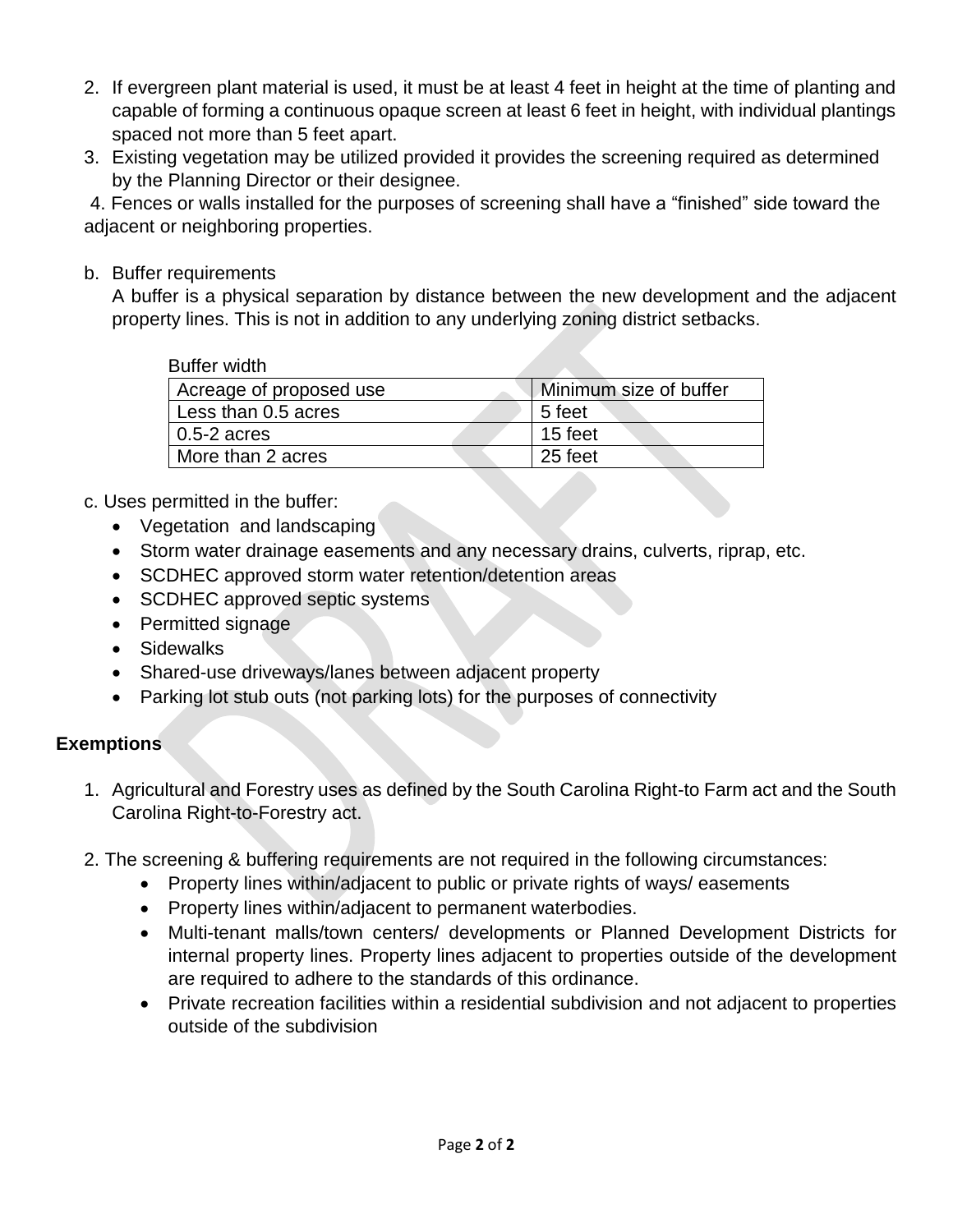# Population

| Strategy 2.1.1.2. Coordinate and<br>collaborate with regional<br>agencies and neighboring<br>jurisdictions to share<br>demographic data and update<br>population projection data and<br>methodologies.                            | •Oconee County<br>$\bullet$ ACOG<br>•Neighboring Jurisdictions                                                                      | On-Going |
|-----------------------------------------------------------------------------------------------------------------------------------------------------------------------------------------------------------------------------------|-------------------------------------------------------------------------------------------------------------------------------------|----------|
| Strategy 2.1.2.2. Develop and<br>promote policies and programs<br>that improve economic<br>opportunity for residents and<br>potential residents.                                                                                  | •Oconee County<br>•Municipalities                                                                                                   | On-Going |
| Strategy 2.1.2.3. Develop<br>opportunities to provide or<br>encourage entertainment and<br>recreation options that are<br>attractive to young adults and<br>families.                                                             | •Oconee County<br>·Municipalities                                                                                                   | On-Going |
| Strategy 2.1.3.1. Seek<br>partnerships to assess the unmet<br>needs of alternative populations<br>and develop strategies and<br>leverage resources to address<br>these needs.                                                     | • Oconee County<br>• Municipalities<br>• State and Local Agencies<br>• Non-profits<br>• Interfaith Ministries                       | On-Going |
| Strategy 2.1.3.2. Provide<br>opportunities for local service<br>agencies and organizations to<br>explore efforts to prevent and<br>eliminate homelessness and<br>provide needed services for the<br>County's homeless population. | • Oconee County<br>• Municipalities<br>• United Way<br>• Local Service Agencies and<br>Organizations<br>• Faith-based Organizations | On-Going |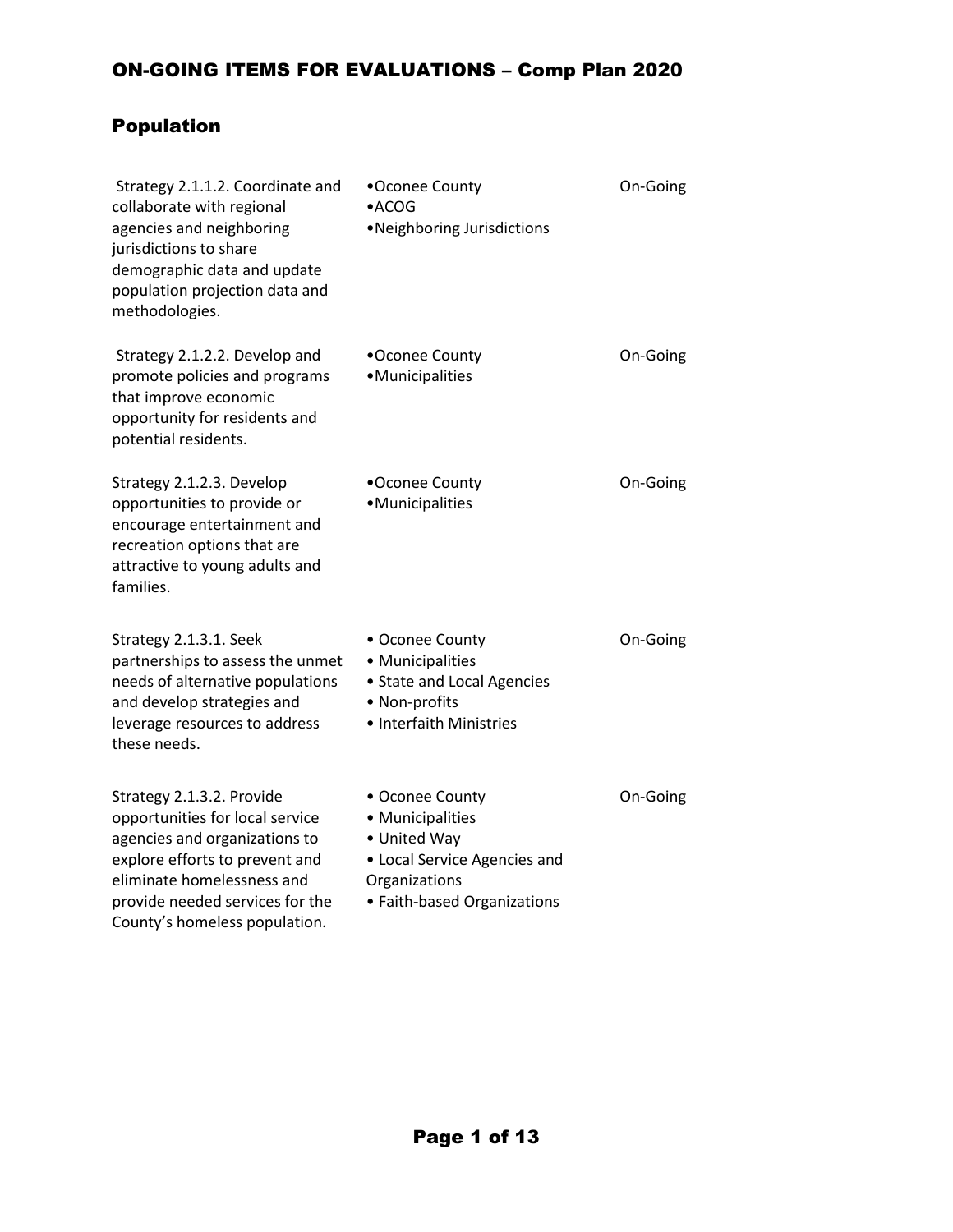• DSNB

• YMCA • SDOC • Nonprofits

• Oconee Memorial Hospital/Prisma Health • County Health Department

• Rosa Clark Free Medical Clinic

Strategy 2.2.1.2. Support access to adequate health care facilities and services for all segments of the population to reduce the incidence and high costs associated with chronic health conditions for local residents, especially geriatric care and accessible care for veterans.

Strategy 2.3.1.3. Foster on-going coordination and communication among Oconee County, municipalities, and neighboring jurisdictions on a wide range of issues including land use planning and regulation, facilities planning, transportation, and the extension and upgrade of utilities.

### **Housing**

Strategy 3.2.1.2. Encourage and promote the development of housing options that are affordable for low- and middleincome families.

- Oconee County
- Municipalities
- ACOG
- Neighboring Jurisdictions
- Utility Providers
- Nonprofits

- USDA Rural Development On-Going
- Residential Developers
- Habitat for Humanity
- Community Non-profits
- Oconee County

Strategy 3.2.1.6. Protect existing neighborhoods from incompatible uses that could reduce safety and lower property values through consistent enforcement of zoning and subdivision regulations.

Strategy 3.2.1.7. Promote and encourage development within defined Opportunity Zones featuring either mixed use or affordable housing elements.

- Oconee County
- Financial Institutions
- U.S. Senators from S.C.
- 
- 
- Municipalities

• Oconee County • Municipalities

Page 2 of 13

On-Going

On-Going

On-Going

On-Going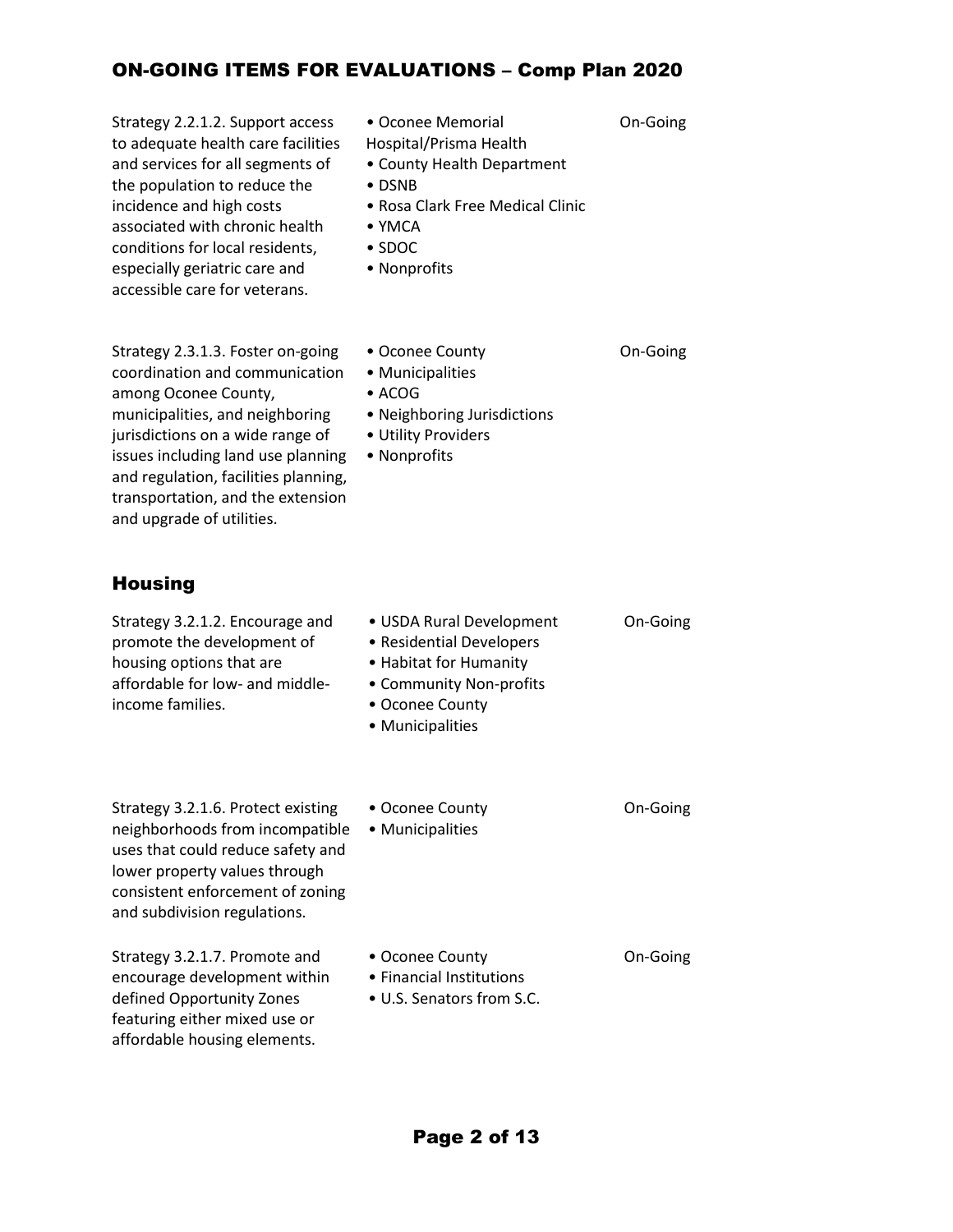| Strategy 3.2.2.4. Work with the<br>State Housing Authority and other<br>relevant agencies to assess the<br>extent of the shortage of housing<br>affordable for low and moderate-<br>income residents in the County<br>and identify potential possible<br>solutions to alleviate the shortage.    | • Oconee County<br>• Municipalities<br>• State Housing Authority<br>• Clemson University                | On-Going |
|--------------------------------------------------------------------------------------------------------------------------------------------------------------------------------------------------------------------------------------------------------------------------------------------------|---------------------------------------------------------------------------------------------------------|----------|
| Strategy 3.2.2.5. Review and<br>amend land use and development<br>regulations and other relevant<br>requirements and procedures to<br>remove potential barriers and<br>provide incentives for the<br>provision of safe, decent, and<br>affordable housing options for<br>Oconee County families. | • Oconee County<br>• Municipalities                                                                     | On-Going |
| <b>Economic</b>                                                                                                                                                                                                                                                                                  |                                                                                                         |          |
| Strategy 4.1.1.2. Maintain<br>communication with existing<br>business and industry to assess the<br>local business climate, public<br>services, workforce quality, and<br>potential areas for improvement.                                                                                       | • Oconee County<br>• Oconee County Industrial Group<br>(OCIG)<br>• Oconee County Chamber of<br>Commerce | On-Going |
| Strategy 4.1.1.3. Continue to<br>develop the I-85 industrial corridor<br>with associated infrastructure to                                                                                                                                                                                       | • Oconee County<br>• Utility Providers<br>• Upstate SC Alliance                                         | On-Going |

- Upstate SC Alliance
- SC Dept. of Commerce
- Strategy 4.1.1.5. Recruit new industry to the County • Upstate SC Alliance and assist in expansion of existing employers in the target sectors of advanced manufacturing, biosciences, automotive, and energy.

support fully utilized industrial

parks.

- Oconee County
	-

On-Going

• SC Dept. of Commerce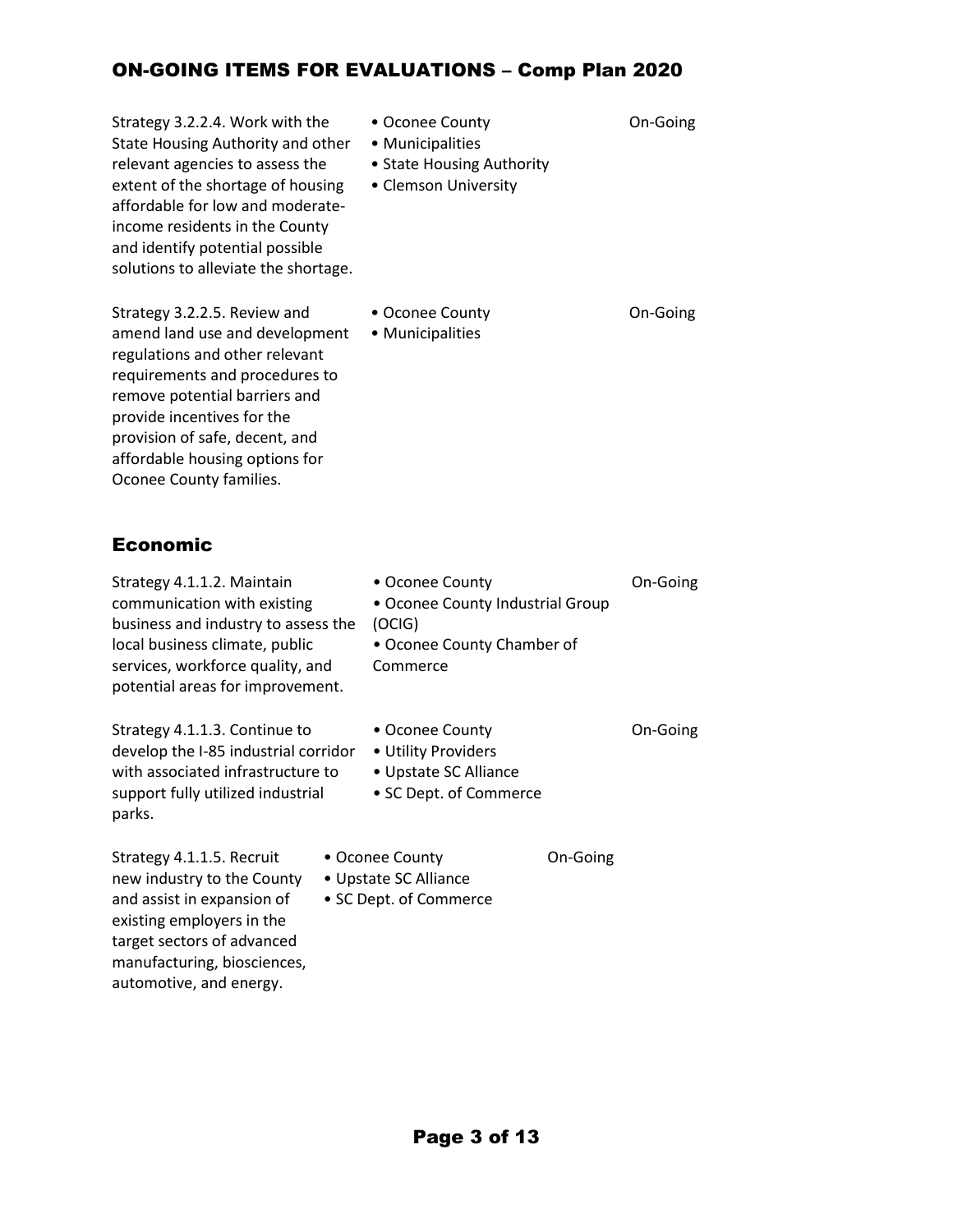| Strategy 4.1.1.6. Continue<br>to support the Oconee<br>Economic Alliance as the<br>primary entity to represent<br>the County and pursue<br>industrial development<br>with broad-based public<br>and private representation.                       | • Oconee County<br>• Upstate SC Alliance<br>• SC Dept. of Commerce                             | On-Going |
|---------------------------------------------------------------------------------------------------------------------------------------------------------------------------------------------------------------------------------------------------|------------------------------------------------------------------------------------------------|----------|
| Strategy 4.1.2.1.<br>Strengthen relationships<br>and partnerships among<br>the County, civic<br>organizations,<br>municipalities, educational<br>institutions, service<br>agencies, and the private<br>sector to support economic<br>development. | • Oconee County<br>• Chamber of Commerce<br>$\bullet$ OCIG<br>$\bullet$ SDOC<br>$\bullet$ TCTC | On-Going |
| Strategy 4.2.1.2. Work to<br>improve the completion<br>rate including alternative<br>credit sources.                                                                                                                                              | $\bullet$ SDOC                                                                                 | On-Going |
| Strategy 4.2.2.1. Increase<br>the number of jobs with<br>higher than average County<br>wages and demand<br>outlook.                                                                                                                               | • Oconee County<br>• Upstate SC Alliance<br>• SC Dept. of Commerce                             | On-Going |
| Strategy 4.3.2.2. Establish<br>and maintain local business<br>incubation capabilities.                                                                                                                                                            | • Oconee County<br>· SBDC/Clemson University<br>• Chamber of Commerce<br>• TCEDC               | On-Going |
| Strategy 4.3.2.3. Support<br>efforts to expand the reach<br>and economic impact of the<br>Think Oconee buy local<br>campaign throughout the<br>County.                                                                                            | • Oconee County<br>• Chamber of Commerce                                                       | On-Going |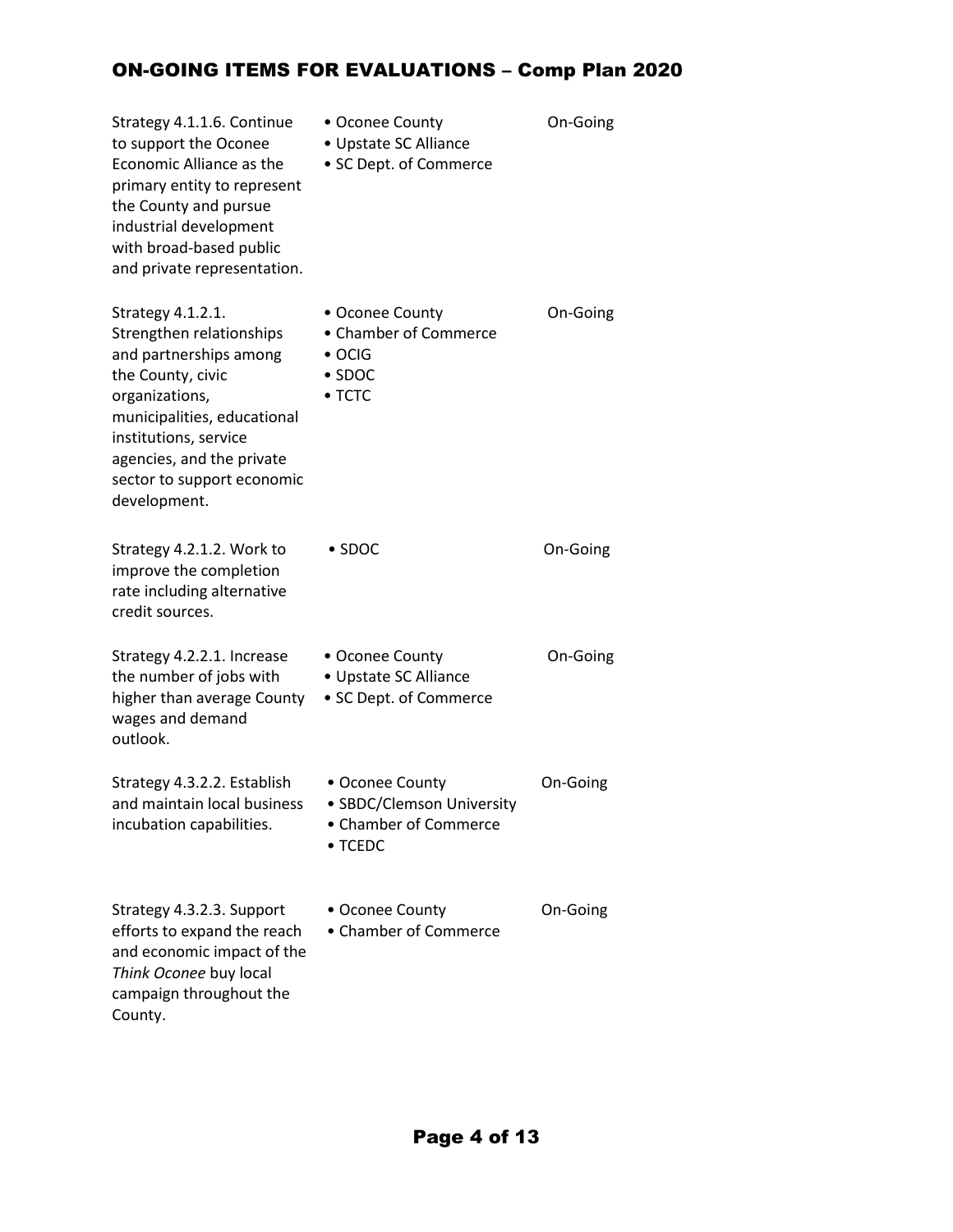# CULTURAL RESOURCES

businesses.

| Strategy 5.2.1.1. Encourage<br>residents to connect with<br>one another and their<br>communities through a<br>strong awareness of and<br>commitment to local history<br>and historic places, as well<br>as a deep appreciation for<br>the arts. | • Oconee County<br>$\bullet$ SDOC<br>• Museums and Historic<br>Sites                                           | On-Going |
|-------------------------------------------------------------------------------------------------------------------------------------------------------------------------------------------------------------------------------------------------|----------------------------------------------------------------------------------------------------------------|----------|
| Strategy 5.2.1.2. Increase<br>the awareness of Oconee<br>County residents of all ages<br>and income levels in visual,<br>performing, and literary<br>arts, and cultural<br>programming.                                                         | • Fine/ Performing Arts<br>Centers<br>$\bullet$ SDOC<br>• Other Cultural and Arts<br>Groups                    | On-Going |
| Strategy 5.2.1.4. Enable<br>residents of all ages to<br>acquire knowledge and skills<br>in the arts by supporting<br>arts projects that address<br>lifelong learning.                                                                           | $\bullet$ SDOC<br>• Cultural and Arts Groups                                                                   | On-Going |
| Strategy 5.2.1.5. Promote<br>opportunities for<br>volunteerism and<br>sponsorships of tourism,<br>cultural, and recreational<br>offerings.                                                                                                      | • Oconee County<br>• Municipalities<br>• Cultural Organizations<br>· Businesses/ Employers                     | On-Going |
| Strategy 5.2.2.4. Encourage<br>volunteer involvement in<br>cultural programming,<br>organizations and events by<br>community, faith-based,<br>and civic groups, as well as                                                                      | • Cultural and Arts Groups<br>• Faith-based Organizations<br>$\bullet$ SDOC<br>• Civic and Community<br>groups | On-Going |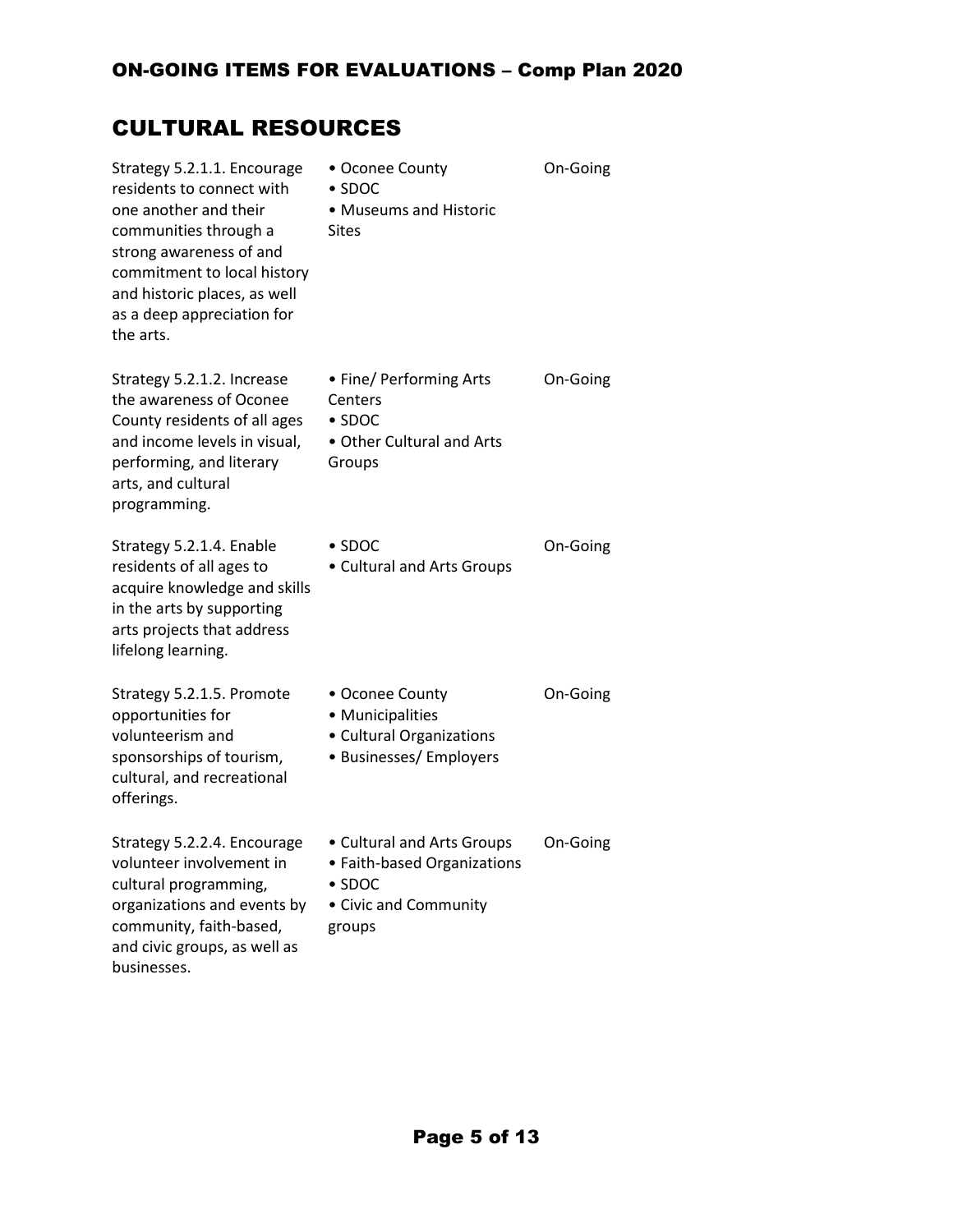| Strategy 5.3.1.3. Ensure the<br>County's visibility in the<br>regional tourism market to<br>support sustainable tourism<br>development and make the<br>County a destination for<br>cultural enrichment, leisure,<br>entertainment, and the arts. | • Upcountry SC Tourism<br>Association<br>• Visit Oconee SC<br>• Oconee Chamber of<br>Commerce<br>• Oconee County                        | On-Going |
|--------------------------------------------------------------------------------------------------------------------------------------------------------------------------------------------------------------------------------------------------|-----------------------------------------------------------------------------------------------------------------------------------------|----------|
| Strategy 6.2.4.3. Encourage<br>and support efforts by<br>public and private<br>organizations to provide<br>public access when<br>conserving open space,<br>natural areas and scenic<br>vistas in Oconee County.                                  | • Oconee County<br>• Property Owners<br>• Conservation<br>Organizations                                                                 | On-Going |
| Strategy 6.3.4.1. Participate<br>in and support regional<br>efforts to protect<br>watersheds.                                                                                                                                                    | • Oconee County<br>• SCDHEC<br>• Public and Non-profit<br>Organizations<br>• Oconee County Soil &<br><b>Water Conservation District</b> | On-Going |

# COMMMUNITY FACILITIES

| Strategy 7.2.3.7.<br>Communicate frequently<br>with citizens of County about<br>emergency plans.                                       | • Oconee County                                                               | On-Going |
|----------------------------------------------------------------------------------------------------------------------------------------|-------------------------------------------------------------------------------|----------|
| Strategy 7.2.4.1. Review and<br>upgrade County-owned<br>medical and other healthcare<br>facilities as needed.                          | • Oconee County                                                               | On-Going |
| Strategy 7.2.4.2. Continue to<br>explore ways to increase the<br>efficiency of emergency<br>medical services throughout<br>the County. | • Oconee County<br>• Emergency Services<br>Commission<br>$\bullet$ Oconee EMS | On-Going |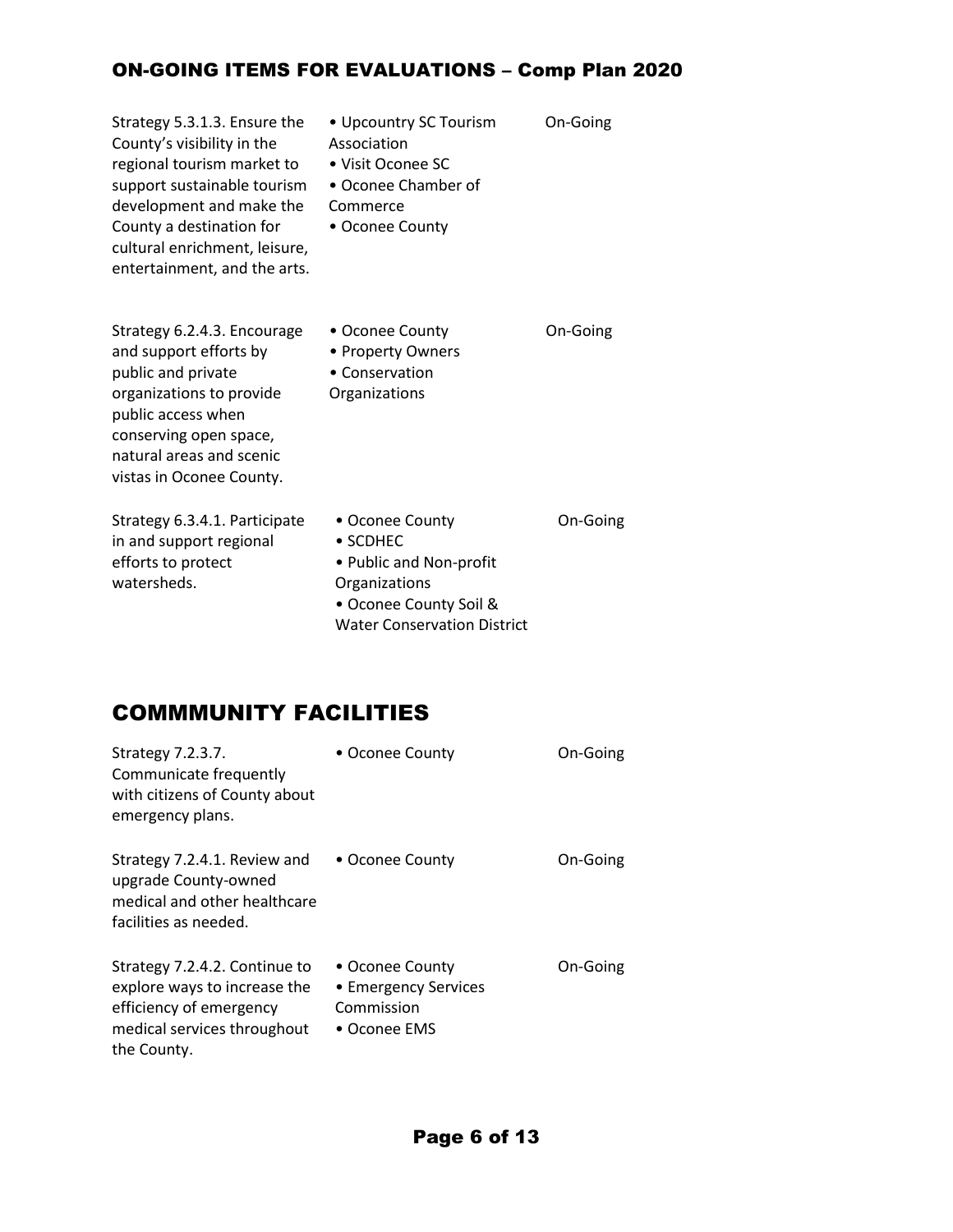On-Going

On-Going

On-Going

Strategy 7.2.5.1. Continue coordination with municipalities, neighboring jurisdictions and the State on matters relating to public safety, homeland security, emergency preparedness, and other matters of regional or statewide importance. • Oconee County • Municipalities • Neighboring Jurisdictions • State Agencies

Strategy 7.2.5.2. Continue coordination of the provision of water, sewer, and electricity with municipalities and other public and private providers.

Strategy 7.2.5.3. Continue coordination with public and • Municipalities private organizations for the provision of services, programs, and facilities such • ACOG as those for the elderly, for recreation, and for transportation.

- Oconee County
- Municipal Utility Providers
- Public & Private Utilities
- Oconee County
- 
- Other Public and Private Organizations
- 

## PRIORITY INVESTMENT

| Strategy 10.1.2.1.<br>Encourage development in<br>a way that protects and<br>preserves our natural<br>resources.                                                                | • Oconee County | On-Going |
|---------------------------------------------------------------------------------------------------------------------------------------------------------------------------------|-----------------|----------|
| Strategy 10.1.2.2. Manage<br>development in a manner<br>that ensures our natural<br>resources and lifestyle<br>enhance sustainable<br>economic growth and job<br>opportunities. | • Oconee County | On-Going |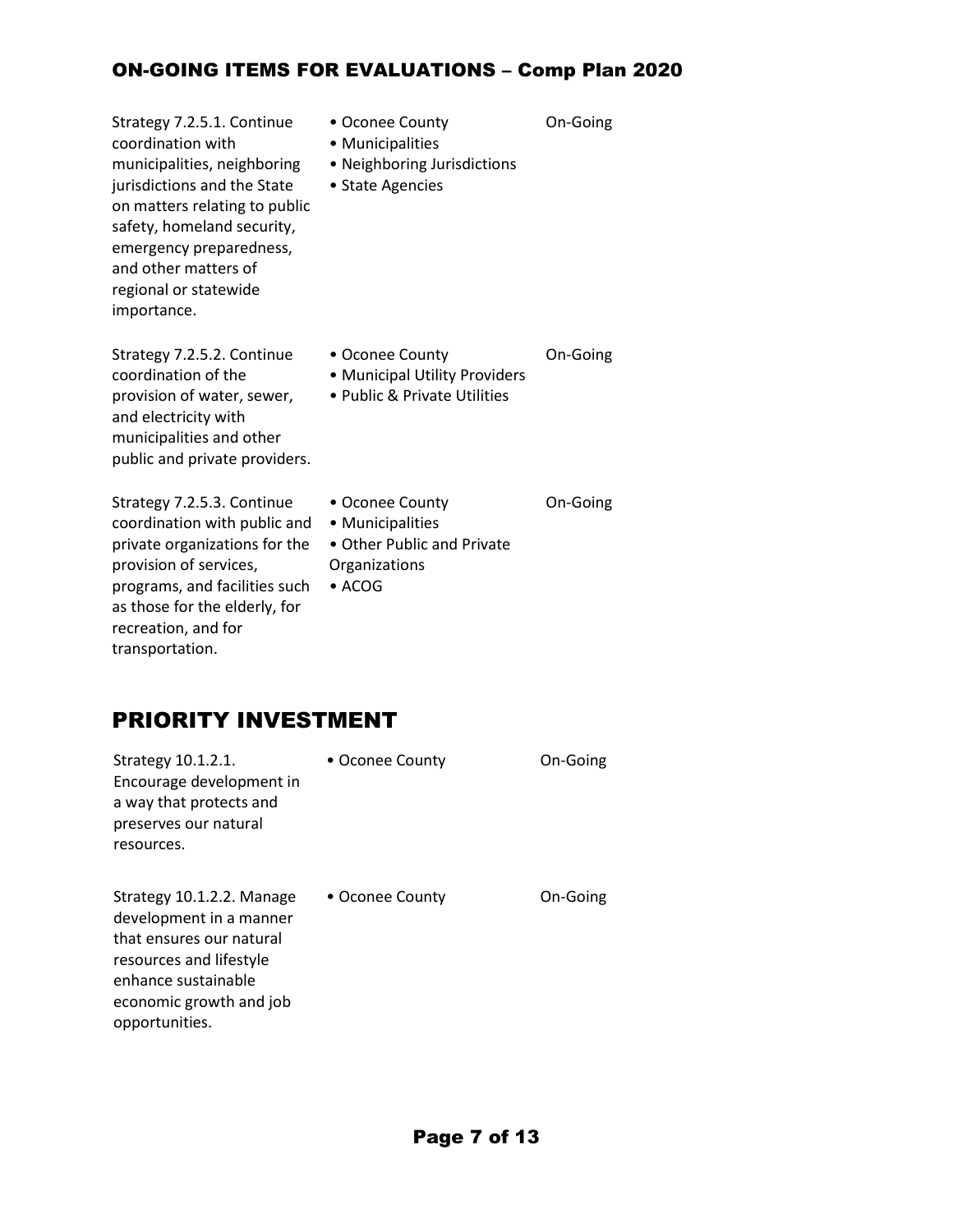| Strategy 10.1.2.3. Promote<br>and enhance access to<br>affordable housing through<br>both public and private<br>cooperation.                                                                                                                                  | • Oconee County<br>• Housing Developers                                                                           | On-Going |
|---------------------------------------------------------------------------------------------------------------------------------------------------------------------------------------------------------------------------------------------------------------|-------------------------------------------------------------------------------------------------------------------|----------|
| Strategy 10.1.2.13.<br>Maintain and update the<br>County's geographic<br>information system (GIS)<br>and related data.                                                                                                                                        | • Oconee County                                                                                                   | On-Going |
| Strategy 10.2.1.5.<br>Encourage and seek<br>partnership opportunities<br>to eliminate unnecessary<br>redundancies, strengthen<br>funding proposals, and<br>establish public/private<br>partnerships to meet public<br>infrastructure and facilities<br>needs. | • Oconee County<br>• Municipalities<br>• Adjacent/ Relevant<br>Jurisdictions and Agencies<br>• Private Industries | On-Going |
| Strategy 10.3.1.1. Improve<br>communication and<br>cooperation between the<br>County and municipalities,<br>state and federal agencies,<br>and other public and<br>private entities.                                                                          | • Oconee County                                                                                                   | On-Going |
| Strategy 11.1.1.1. Review<br>and update existing land<br>use regulations as needed<br>to facilitate development<br>that preserves forests,<br>prime agricultural lands,<br>sensitive areas, and natural<br>resources.                                         | • Oconee County                                                                                                   | On-Going |
| Strategy 11.1.1.2. Explore<br>ways to incorporate<br>procedures, guidelines,<br>requirements, and<br>educational programs that<br>will protect natural<br>resources from                                                                                      | • Oconee County                                                                                                   | On-Going |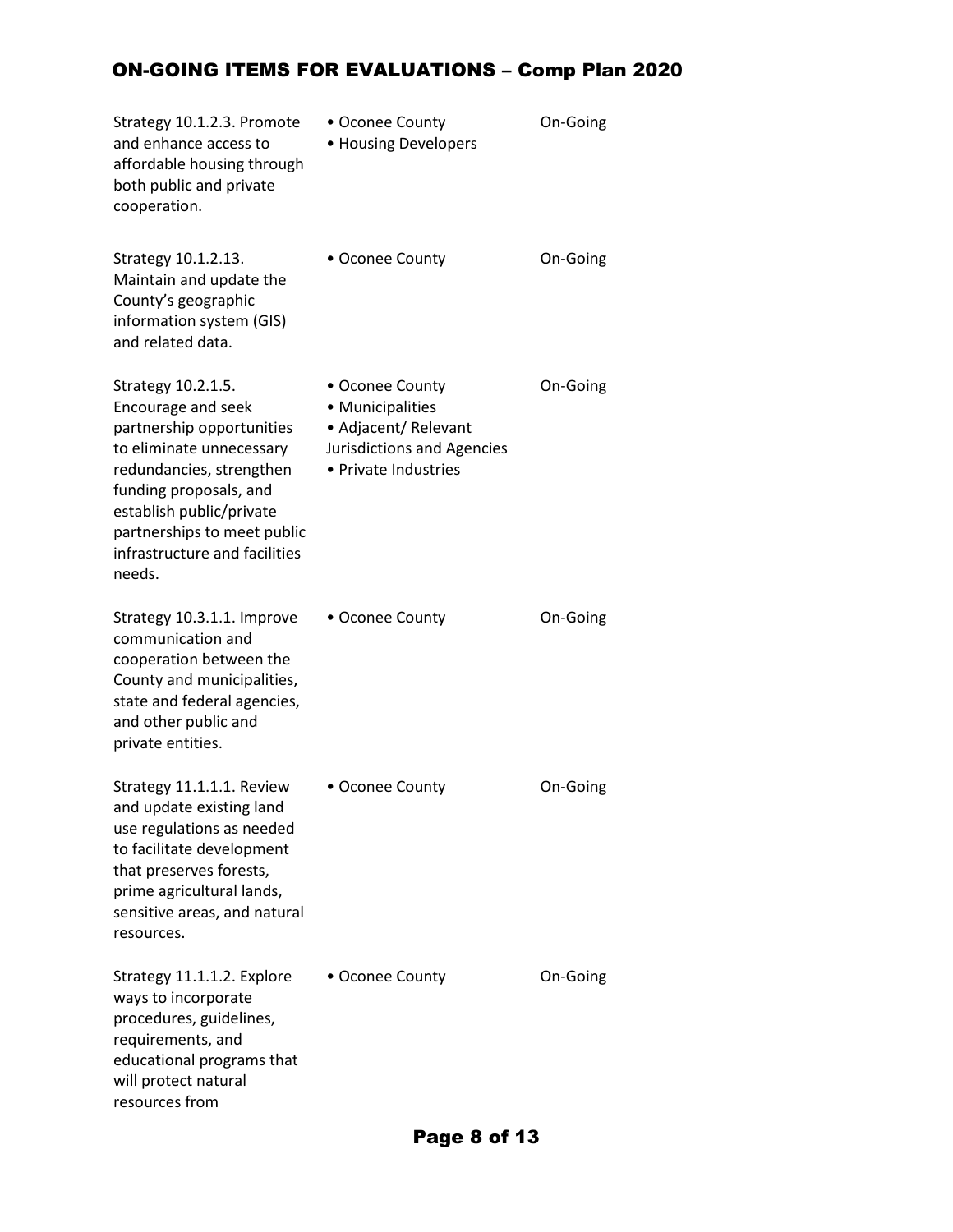| incompatible or potentially<br>harmful land uses without<br>unduly limiting growth and<br>development.                                                                                                                                                                                                                   |                 |          |
|--------------------------------------------------------------------------------------------------------------------------------------------------------------------------------------------------------------------------------------------------------------------------------------------------------------------------|-----------------|----------|
| Strategy 11.1.2.1. Utilize the<br>zoning process to enhance<br>development.                                                                                                                                                                                                                                              | • Oconee County | On-Going |
| Strategy 11.1.2.2. Coordinate<br>urban/suburban<br>development in Oconee<br>County to ensure adequate<br>infrastructure is in place to<br>support balanced growth in<br>primary growth areas, while<br>minimizing urban sprawl and<br>protecting natural resources,<br>prime agricultural lands, and<br>sensitive areas. | • Oconee County | On-Going |
| Strategy 11.1.2.3. Review<br>and consolidate land use<br>regulations to improve<br>clarity, remove duplication,<br>ensure consistency, and<br>streamline review and<br>administration.                                                                                                                                   | • Oconee County | On-Going |
| Strategy 11.1.2.4. Use<br>incentives, tools, and<br>regulatory options for<br>reducing and preventing<br>conflict between<br>incompatible land uses and<br>reducing such issues in high<br>growth areas.                                                                                                                 | • Oconee County | On-Going |
| Strategy 11.1.2.5. Use<br>corridor overlays, design<br>guidelines, and performance<br>standards to ensure the<br>protection of the<br>environment, community<br>appearance, and property<br>values while respecting<br>private property rights.                                                                          | • Oconee County | On-Going |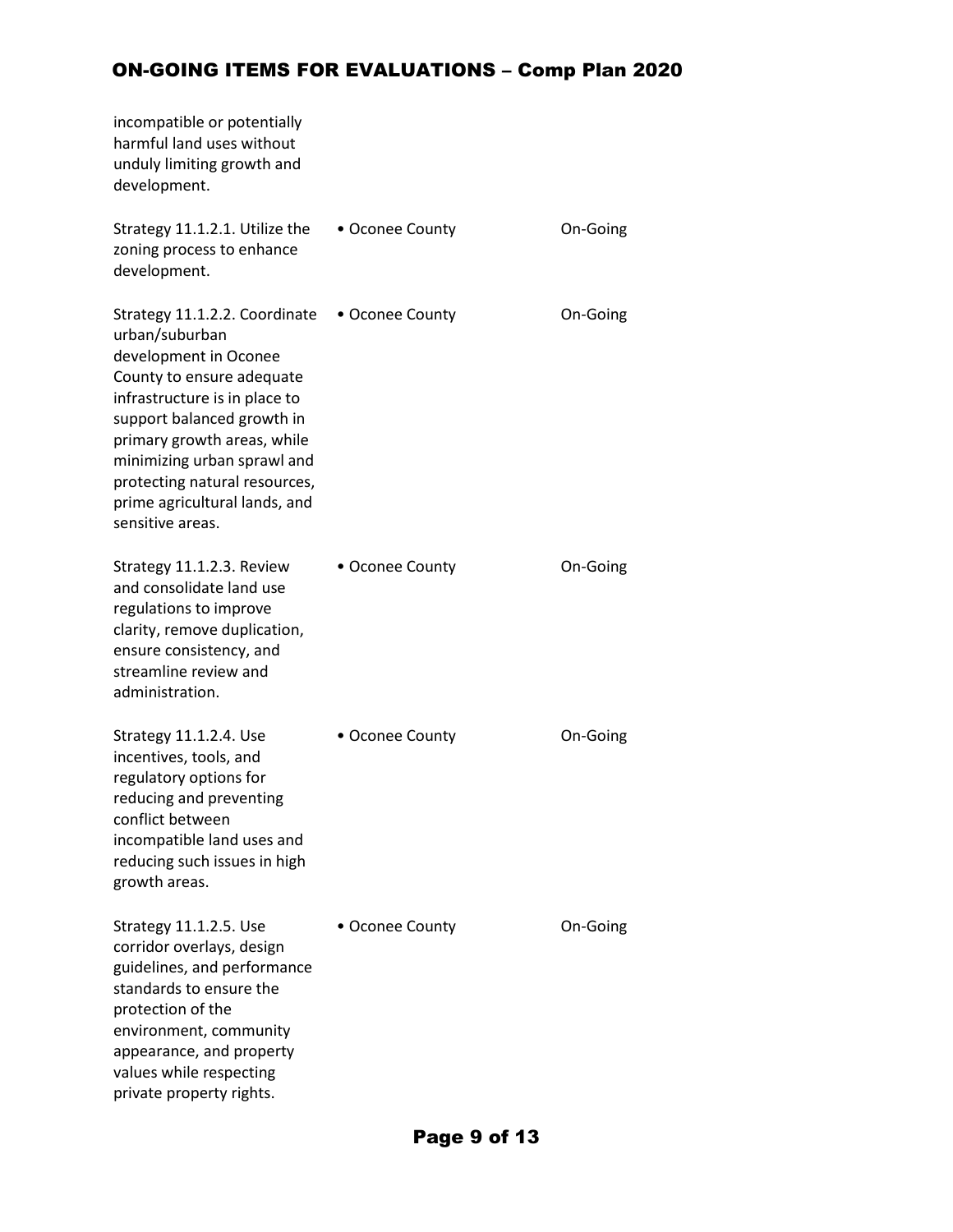| Strategy 11.1.3.2.<br>Implement as feasible the<br>incorporation of voluntary<br>mechanisms such as the<br>use of conservation<br>easements, purchase of<br>development rights, and<br>transfer of development<br>rights to preserve<br>agricultural lands and<br>environmentally sensitive<br>areas. | • Oconee County                                                                                 | On-Going |
|-------------------------------------------------------------------------------------------------------------------------------------------------------------------------------------------------------------------------------------------------------------------------------------------------------|-------------------------------------------------------------------------------------------------|----------|
| Strategy 11.1.3.3. Utilize<br>the zoning process to<br>accommodate appropriate<br>development as requested.                                                                                                                                                                                           | • Oconee County                                                                                 | On-Going |
| Strategy 11.1.4.4. Continue<br>to work with the OJRSA and<br>other infrastructure<br>providers on expansions to<br>serve residents and<br>businesses and provide<br>opportunities for economic<br>growth.                                                                                             | • Oconee County<br>$\bullet$ OJRSA<br>• Infrastructure providers                                | On-Going |
| Strategy 11.1.4.5. Seek<br>resources, plan for, and<br>implement the innovative<br>development and<br>redevelopment of<br>unincorporated areas such as<br>Fair Play, Oakway, Newry,<br>and Utica.                                                                                                     | • Oconee County                                                                                 | On-Going |
| Strategy 11.1.4.6. Continue<br>to seek new opportunities to<br>coordinate, collaborate, and<br>cooperate with<br>municipalities, adjacent<br>jurisdictions, and associated<br>agencies and organizations.                                                                                             | • Oconee County<br>• Municipalities<br>• Adjacent jurisdictions<br>• Agencies and organizations | On-Going |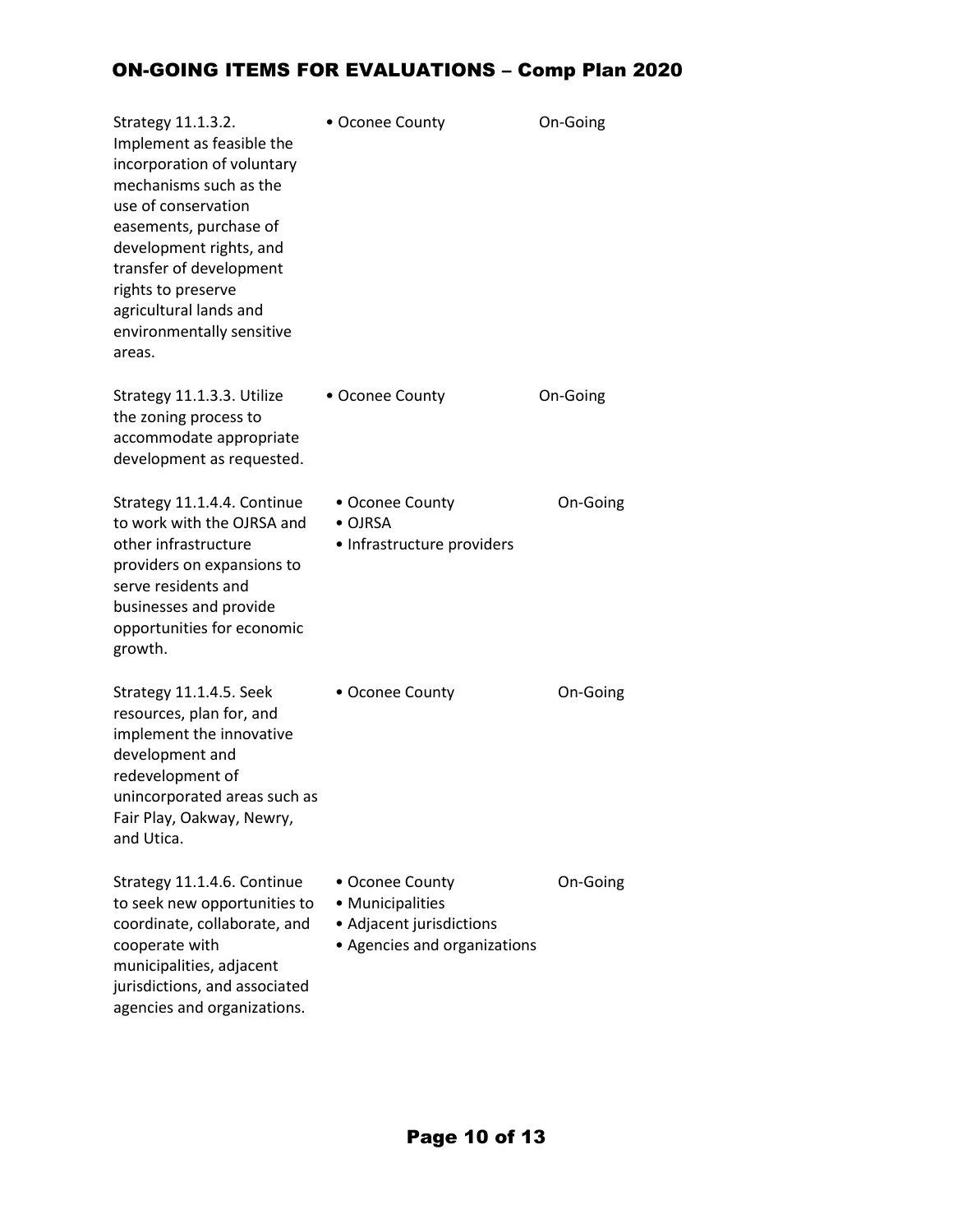| Strategy 11.1.5.1. Work<br>with developers and other<br>public and private agencies<br>and organizations to<br>encourage and enable<br>development of affordable<br>housing options to meet<br>current and projected<br>housing needs.                                                                      | • Oconee County<br>• Developers<br>• Public and private<br>agencies and organizations                                                                                     | On-Going |
|-------------------------------------------------------------------------------------------------------------------------------------------------------------------------------------------------------------------------------------------------------------------------------------------------------------|---------------------------------------------------------------------------------------------------------------------------------------------------------------------------|----------|
| Strategy 11.1.5.2. Work<br>with developers and other<br>public and private agencies<br>and organizations to<br>encourage and enable the<br>redevelopment and<br>revitalization of dilapidated<br>and unsafe housing in<br>declining residential areas.                                                      | • Oconee County<br>• Developers<br>• Public and private<br>agencies and organizations                                                                                     | On-Going |
| Strategy 11.1.5.3.<br>Encourage new and<br>innovative approaches to<br>residential development<br>that will expand housing<br>options.                                                                                                                                                                      | • Oconee County                                                                                                                                                           | On-Going |
| Strategy 11.1.6.1. Work<br>with the State, Sumter<br>National Forest, Duke<br>Energy, the Army Corps of<br>Engineers, and other<br>organizations to provide<br>reasonable and safe access<br>to the County's lakes and<br>rivers for residents and<br>visitors while protecting<br>private property rights. | • Oconee County<br>• State of South Carolina<br>• Sumter National Forest<br>• Duke Energy<br>• U.S. Army Corps of<br><b>Engineers</b><br>• Other related<br>organizations | On-Going |
| Strategy 11.1.6.2. Explore<br>partnerships and<br>alternative methods of<br>connecting residential,<br>employment, recreation,<br>other essential services,<br>and communities such as<br>greenways and trails.                                                                                             | • Oconee County<br>• Municipalities                                                                                                                                       | On-Going |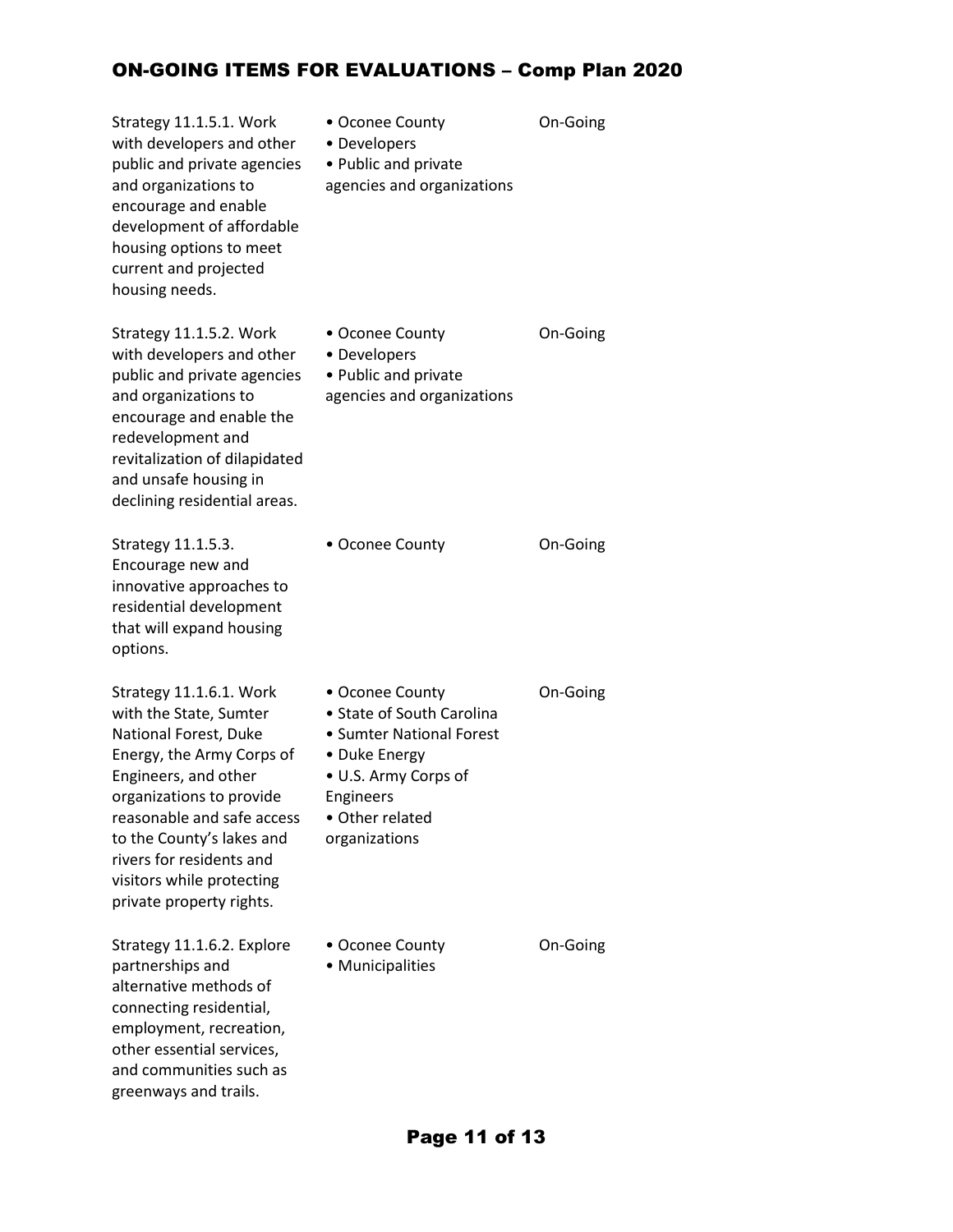| Strategy 11.1.6.3. Continue<br>to seek and utilize<br>resources and partnerships<br>to connect to regional trail<br>and park systems.                                                                                                                     | • Oconee County<br>• State of South Carolina<br>• Park and trail providers                   | On-Going |
|-----------------------------------------------------------------------------------------------------------------------------------------------------------------------------------------------------------------------------------------------------------|----------------------------------------------------------------------------------------------|----------|
| Strategy 11.1.6.4. Continue<br>to cultivate eco-tourism<br>opportunities in key areas<br>such as near the new<br>mountain bike facility at<br><b>Stumphouse Tunnel and</b><br>planned expansions of<br>County parks.                                      | • Oconee County<br>• Municipalities<br>• State of South Carolina<br>• Sumter National Forest | On-Going |
| Strategy 11.1.6.5. Seek<br>opportunities to increase<br>greenspaces, to include<br>exploring requiring open<br>space/greenspace as a<br>component of new<br>development.                                                                                  | • Oconee County                                                                              | On-Going |
| Strategy 11.1.7.1. Review<br>and update the<br>components of the Oconee<br>County Comprehensive Plan<br>as needed, not restricted to<br>the minimum time periods<br>established in the S.C.<br><b>Comprehensive Planning</b><br>Enabling Act, as amended. | • Oconee County                                                                              | On-Going |
| Strategy 11.1.7.2. Expand<br>public access to the<br>County's geographic<br>information system (GIS),<br>emphasizing the accuracy<br>and maintenance of data<br>collected and the usability<br>of the GIS website.                                        | • Oconee County                                                                              | On-Going |
| Strategy 11.1.7.3. Utilize<br>Assessor's data and GIS<br>technology to better track<br>development trends for use                                                                                                                                         | • Oconee County                                                                              | On-Going |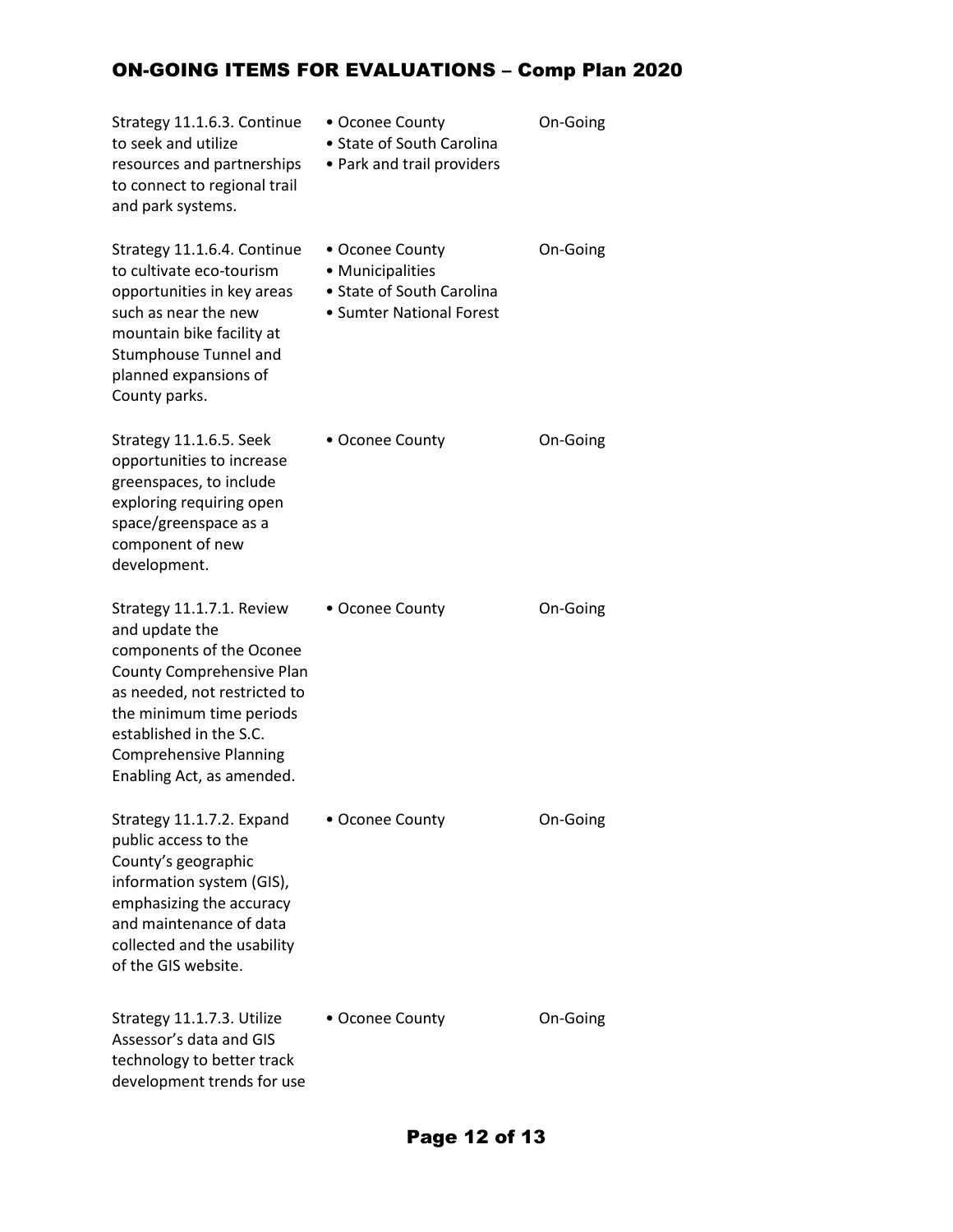in planning for future growth and change.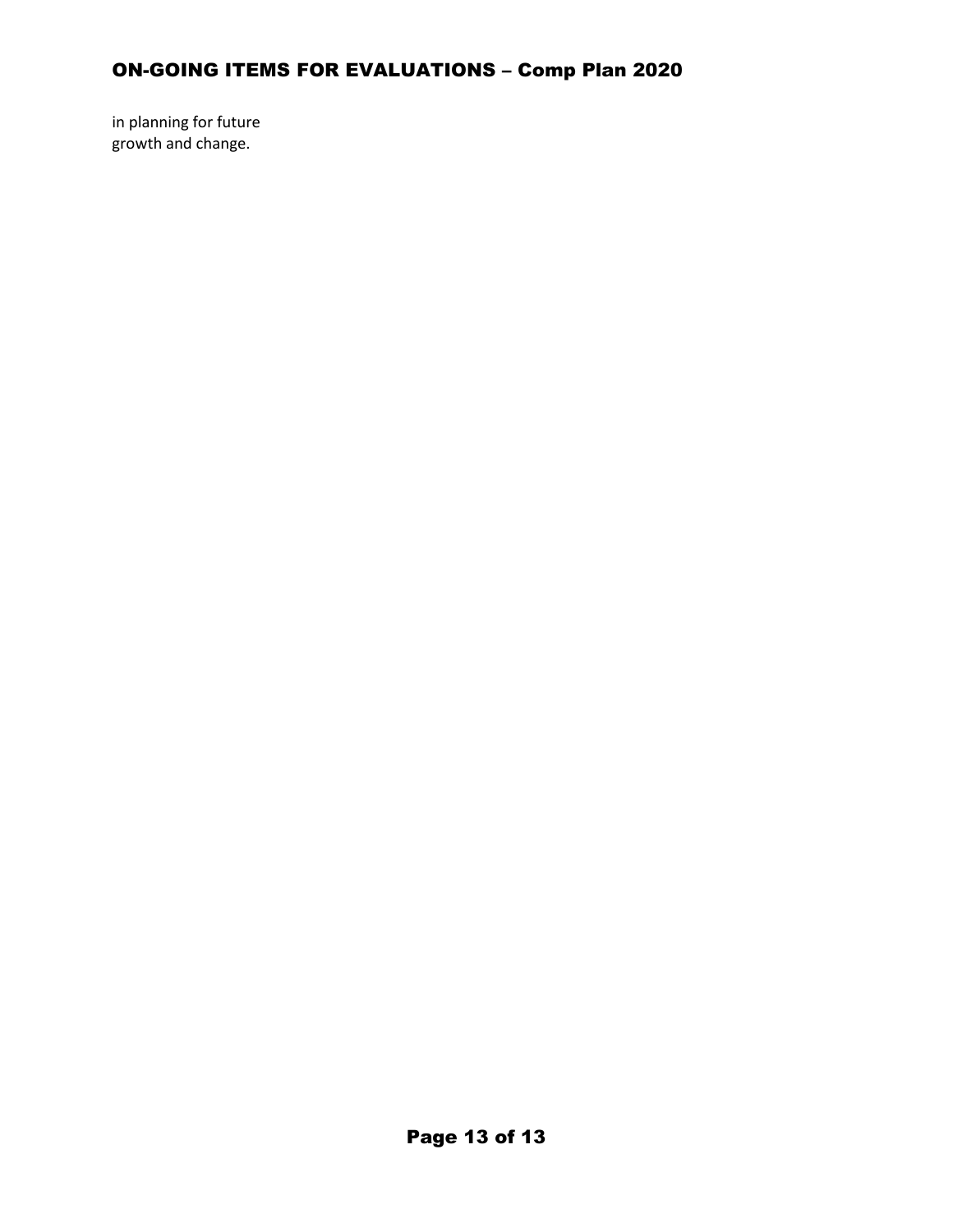### Population

Strategy 2.2.2.2. Support and promote workforce development programs that address the skilled labor needs of current and potential employers in the County in trades, high tech, and high demand pathways.

### Housing

Strategy 3.1.1.1. Encourage the development of a range of housing types and densities to include single-family, site-built homes; patio homes, multi-family developments, and manufactured homes.

Strategy 3.1.1.3. Review and amend land use plans and regulations, relevant policies, and proposed residential developments, to ensure compatibility between new residential developments and existing agricultural uses.

Strategy 3.1.1.4. Review and amend land use plans and regulations to identify and remove possible barriers to the development of a variety of housing options and residential development types.

Strategy 3.2.1.4. Work with the State and other organizations to identify and secure funding for housing and neighborhood rehabilitation for declining and unsafe residential areas through the public, non-profit, and private sectors.

• Oconee County

2021

2021

• Municipalities

- Worklink WIA
- SDOC
- TCTC
- Oconee Adult Education
- Local Employers

• Oconee County • Municipalities

• Residential Developers • Oconee County • Municipalities 2021 • Oconee County • Municipalities 2021 • Oconee County • Municipalities • Residential Developers 2021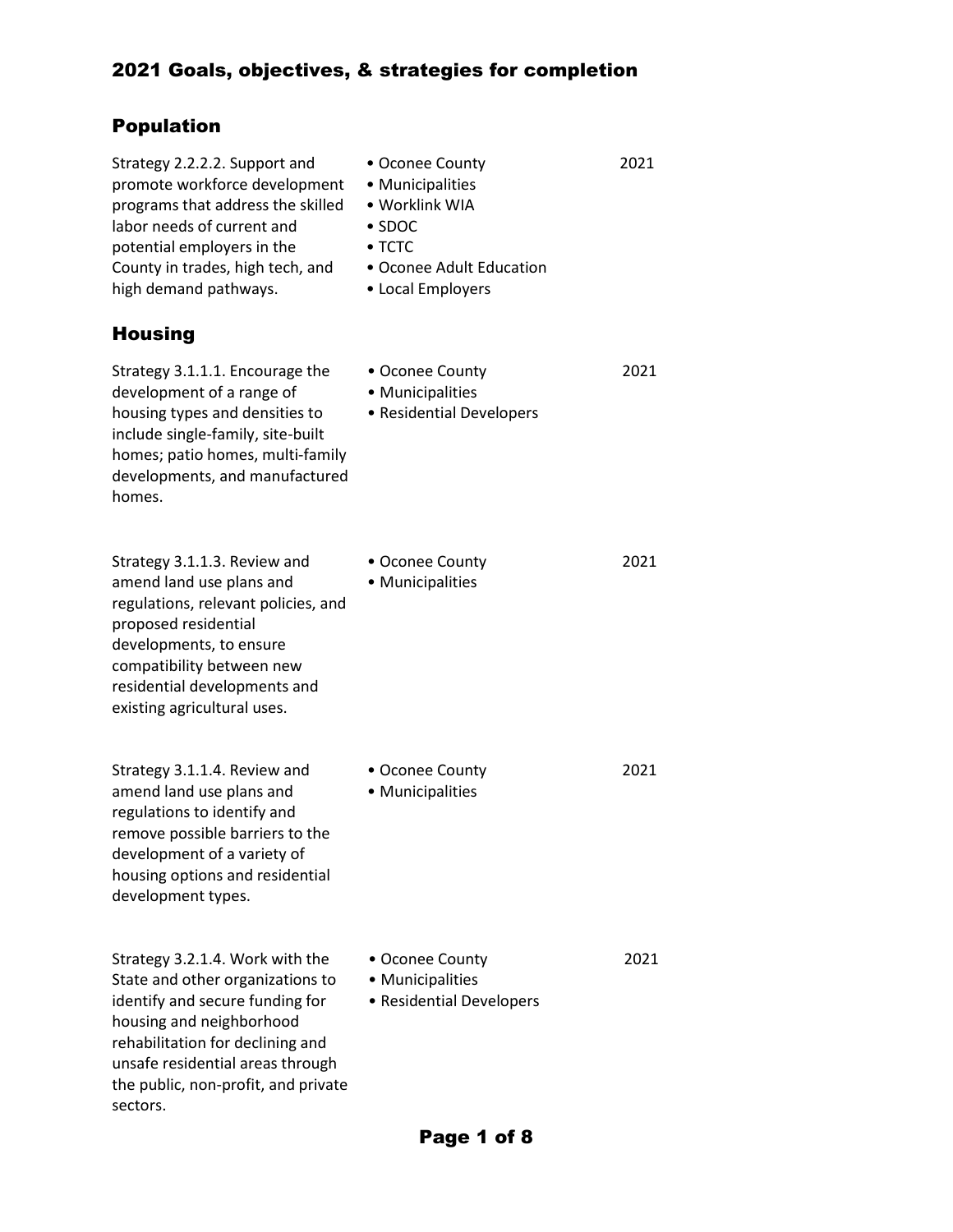### Economic

| Strategy 4.1.1.1. Maintain<br>economic incentives for new<br>and expanding industry.                                                                                                                                                               | • Oconee County<br>• Upstate SC Alliance<br>• SC Dept. of Commerce | 2021 |
|----------------------------------------------------------------------------------------------------------------------------------------------------------------------------------------------------------------------------------------------------|--------------------------------------------------------------------|------|
| Strategy 4.2.2.2. Prepare<br>Oconee County graduates<br>and residents for high<br>demand, higher wage careers<br>and occupations, equipping<br>them with the training and<br>education to apply their skills<br>in a broad and diverse<br>economy. | • Oconee County<br>$\bullet$ SDOC<br>$\bullet$ TCTC                | 2021 |
| Strategy 4.2.2.3. Increase<br>access to local employment<br>opportunities that can<br>reduce overall commuting<br>distance and costs for<br>residents.                                                                                             | • Oconee County<br>• Upstate SC Alliance<br>• SC Dept. of Commerce | 2021 |
| Strategy 4.3.2.5. Identify<br>projects and promote<br>Opportunity Zone incentive<br>areas.                                                                                                                                                         | • Oconee County                                                    | 2021 |
| <b>Cultural Resources</b>                                                                                                                                                                                                                          |                                                                    |      |
| Strategy 5.1.1.2. Enhance                                                                                                                                                                                                                          | • Oconee County                                                    | 2021 |

the visual and aesthetic character of the County and its municipalities using codes enforcement, architectural review boards, and other measures as appropriate.

• Municipalities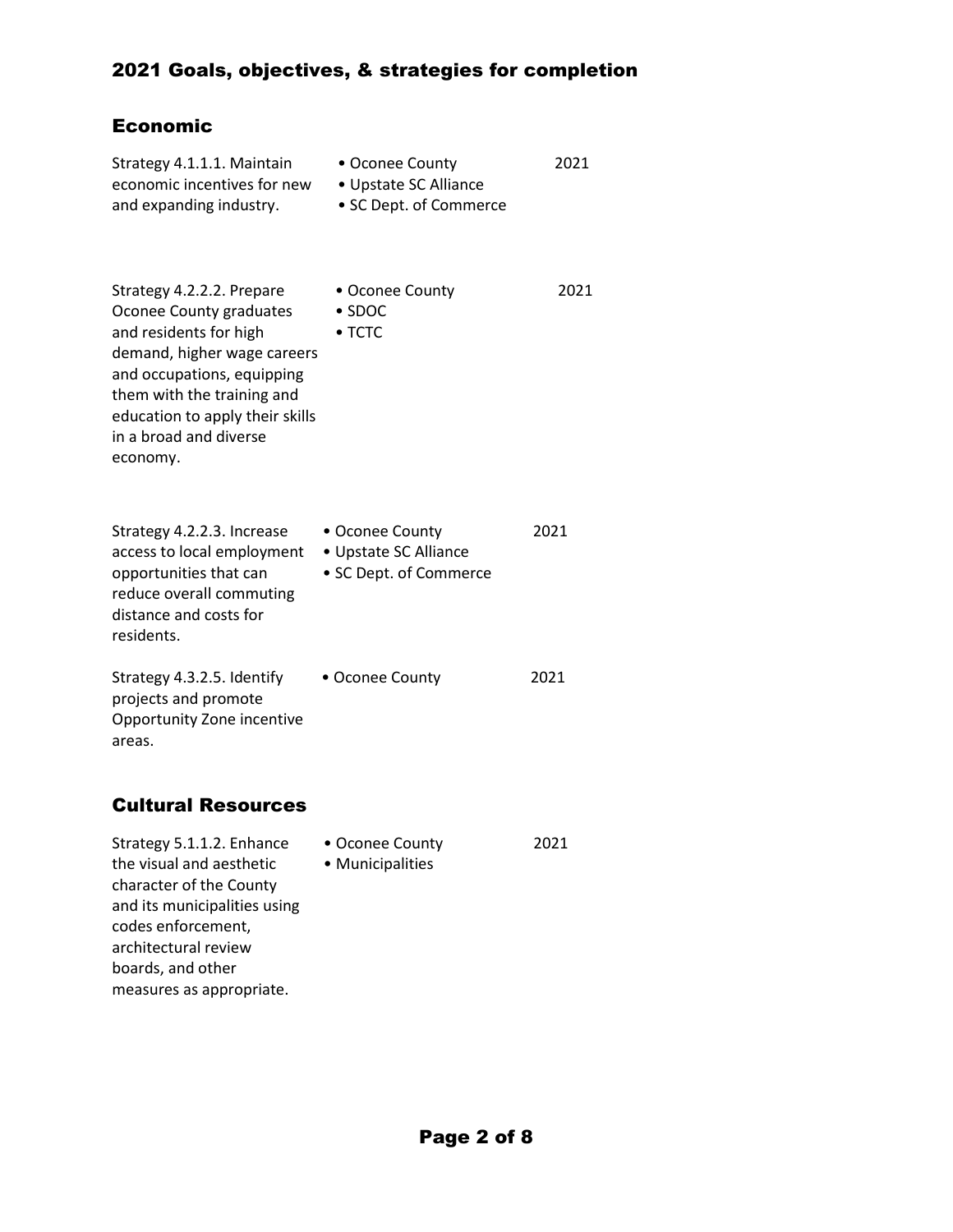| Strategy 5.1.2.1. Promote<br>the on-going improvement<br>and maintenance of<br>property condition and<br>appearance of historic<br>structures and districts.                                                    | • Oconee County<br>• Municipalities<br>• Nonprofits<br>• Property Owners/<br><b>Businesses</b><br>• Neighborhood<br>Associations | 2021 |
|-----------------------------------------------------------------------------------------------------------------------------------------------------------------------------------------------------------------|----------------------------------------------------------------------------------------------------------------------------------|------|
| Strategy 5.1.2.4. Explore the<br>purchase and adaptive reuse<br>of the Utica Mill site.                                                                                                                         | • Oconee County<br>• City of Seneca<br>• Private Businesses/<br>Nonprofits                                                       | 2021 |
| Strategy 5.3.1.1. Maintain<br>and communicate a shared<br>vision and guiding<br>principles for tourism and<br>recreation development in<br>Oconee County among the<br>public and private sectors.               | • Oconee County<br>• Municipalities<br>• Museums/Arts<br>Organizations<br>• Business Owners<br>• Oconee Chamber of<br>Commerce   | 2021 |
| Strategy 5.3.2.3.<br>Collaborate with the private<br>sector to expand local<br>shopping, dining, and<br>lodging amenities as an<br>important means of<br>capturing tourist dollars.<br><b>Natural Resources</b> | • Oconee Chamber of<br>Commerce<br>• Oconee County<br>• Municipalities<br>· Business Owners                                      | 2021 |
| Strategy 6.2.1.2. Provide<br>appropriate assistance<br>from County departments<br>and agencies in efforts to<br>identify and preserve<br>significant lands, and scenic<br>areas.                                | • Oconee County                                                                                                                  | 2021 |
| Strategy 6.2.3.2. Work with<br>public conservation partners<br>to identify additional<br>significant natural resources<br>including viewsheds and                                                               | • Oconee County<br>• Conservation Organizations<br>$\bullet$ SCDNR<br>• SCPRT<br>• USFS                                          | 2021 |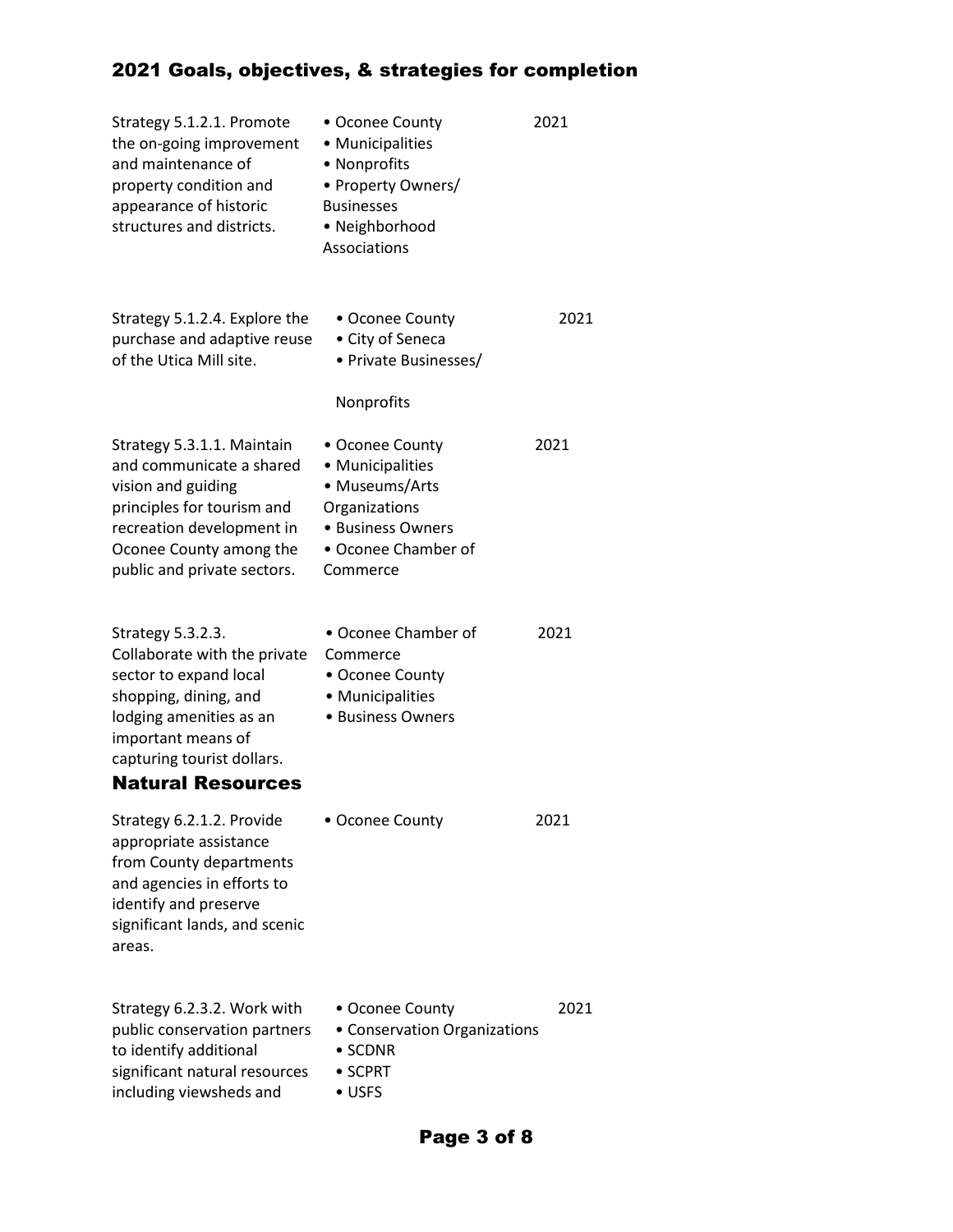habitats that warrant protection.

| Strategy 6.3.2.3. Support<br>and coordinate with<br><b>SCDHEC to mitigate</b><br>identified water quality<br>impairments.                                                                                                                                          | • Oconee County<br>• Municipalities<br>• Utility Providers<br>• NPDES Permitted<br><b>Dischargers</b><br>• SCDHEC<br>• Oconee County Soil &<br><b>Water Conservation District</b> | 2021 |
|--------------------------------------------------------------------------------------------------------------------------------------------------------------------------------------------------------------------------------------------------------------------|-----------------------------------------------------------------------------------------------------------------------------------------------------------------------------------|------|
| Strategy 6.3.4.2. Explore<br>partnerships to develop a<br>master plan for preserving<br>the watershed areas<br>surrounding our lakes<br>including Keowee, Jocassee,<br>and Hartwell.                                                                               | • Oconee County<br>• U.S. Army Corps of<br>Engineers<br>• SCDHEC                                                                                                                  | 2021 |
| Strategy 6.3.4.4. Explore and<br>promote best practices to<br>protect waterways in<br>agricultural and developing<br>areas.<br><b>Community Facilities</b>                                                                                                         | • Oconee County<br>• Municipalities<br>· Oconee County Soil &<br><b>Water Conservation District</b>                                                                               | 2021 |
| Strategy 7.1.2.1. Expand<br>sewer service throughout<br>areas identified by the Land<br>Use Element as potential<br>areas of development,<br>while implementing<br>appropriate measures to<br>avoid negative impacts on<br>sensitive areas.<br><b>Agricultural</b> | • Oconee County<br>$\bullet$ OJRSA<br>• Other Sewer Providers                                                                                                                     | 2021 |
| Strategy 8.1.1.3. Work with<br>SCDOT and other state and<br>regional agencies to ensure<br>projects for infrastructure<br>facility maintenance and<br>expansion will not be<br>detrimental to the                                                                  | • Oconee County<br>• SCDOT<br>• Oconee County Chamber of<br>Commerce<br>• Municipalities                                                                                          | 2021 |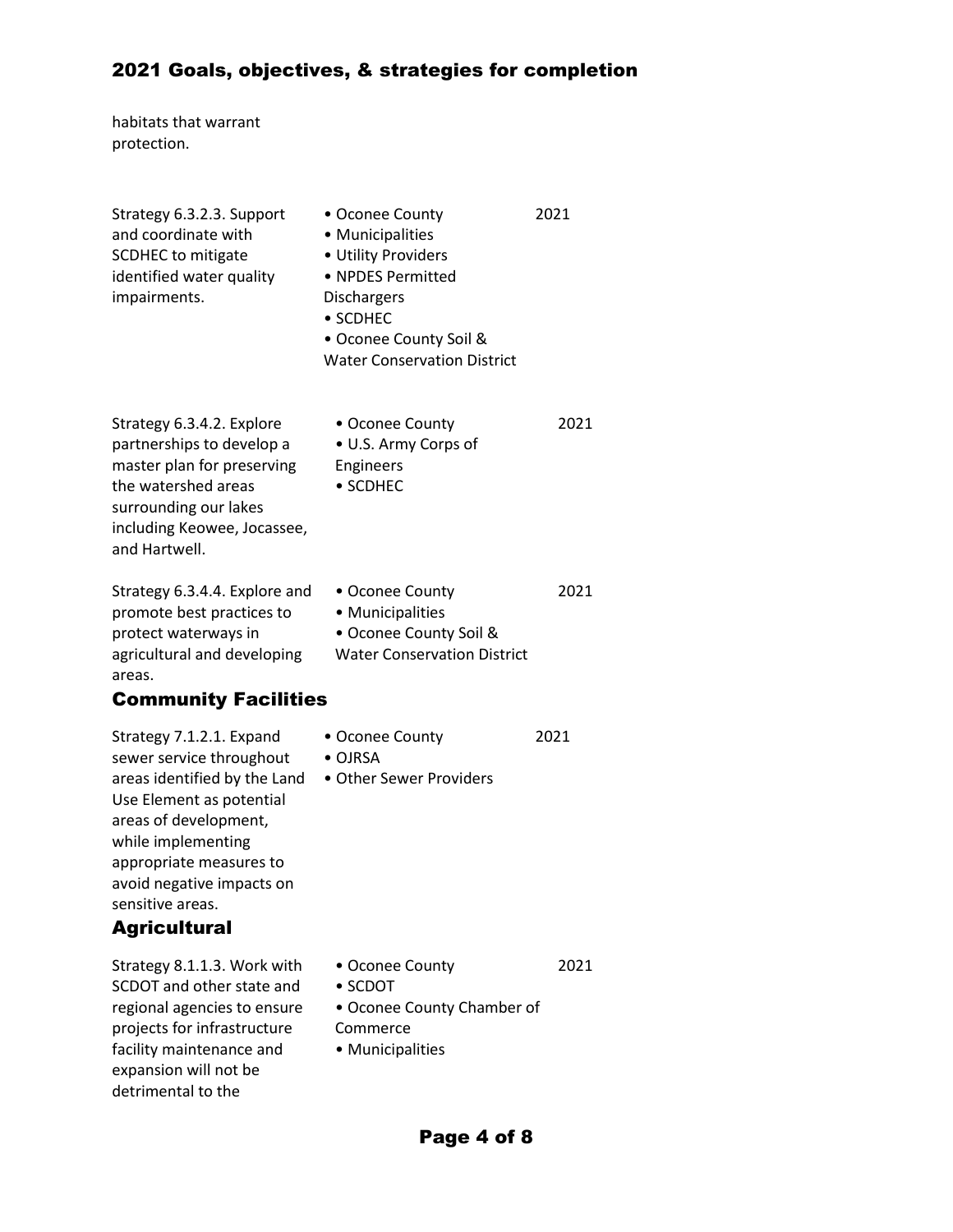continuation of agriculture and silviculture.

| Strategy 8.1.1.4. Limit non-<br>agricultural development in<br>productive and prime<br>agricultural areas to<br>densities and development<br>patterns that are consistent<br>with the continuation of<br>economically viable<br>agriculture.  | • Oconee County                                                                                                         | 2021 |
|-----------------------------------------------------------------------------------------------------------------------------------------------------------------------------------------------------------------------------------------------|-------------------------------------------------------------------------------------------------------------------------|------|
| Strategy 8.1.1.7. Ensure that<br>the impacts to adjacent<br>farms and forest land is part<br>of the deliberation and<br>decision making for proposed<br>public projects.                                                                      | • Oconee County<br>• Oconee County<br><b>Cooperative Extension</b><br>Service<br>• Oconee County Chamber of<br>Commerce | 2021 |
| Strategy 8.1.2.1. Work with<br>state and federal agencies to<br>attract agribusiness-related<br>grants and revenue sources<br>and support efforts to<br>establish pilot programs<br>related to new agricultural<br>technologies and products. | • Oconee County                                                                                                         | 2021 |
| Strategy 8.1.2.2. Provide<br>appropriate assistance to<br>expand non-traditional and<br>specialty agribusiness<br>opportunities.                                                                                                              | • Oconee County                                                                                                         | 2021 |
| Strategy 8.1.2.3. Ensure the<br>ability of a farm to have a<br>farm-related business onsite.                                                                                                                                                  | • Oconee County                                                                                                         | 2021 |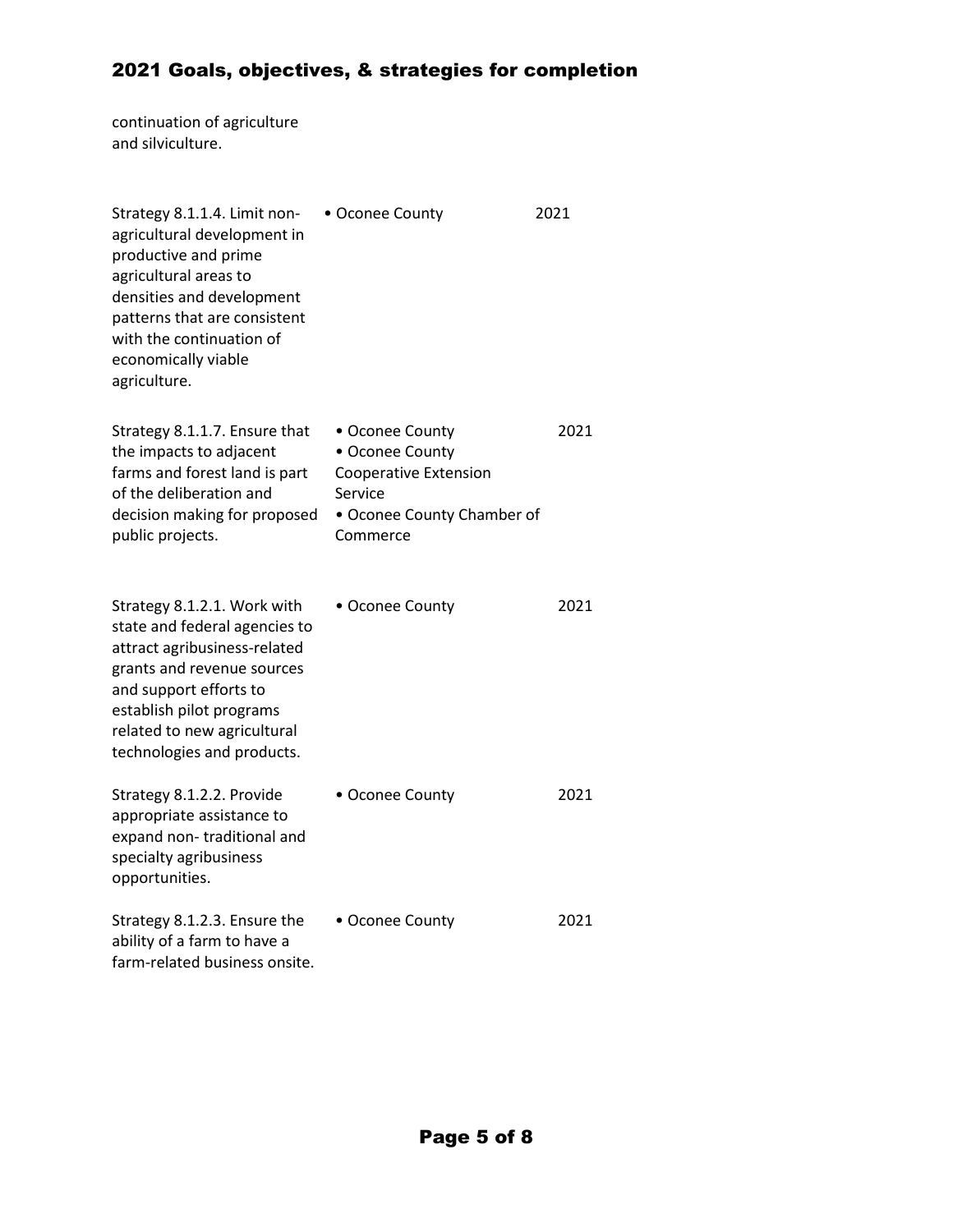| Strategy 8.1.2.6. Support<br>South Carolina right-to-farm<br>laws and consider adopting a<br>county right-to-farm policy.                                                                                                                | • Oconee County<br>• Oconee County<br><b>Cooperative Extension</b><br>Service<br>• Oconee County Chamber of<br>Commerce | 2021 |
|------------------------------------------------------------------------------------------------------------------------------------------------------------------------------------------------------------------------------------------|-------------------------------------------------------------------------------------------------------------------------|------|
| Strategy 8.2.1.3. Support<br>efforts to permanently<br>preserve important<br>forestland.                                                                                                                                                 | • Oconee County<br>• SC Forest Commission<br>• US Forest Service<br>• Conservation groups                               | 2021 |
| <b>Transportation</b>                                                                                                                                                                                                                    |                                                                                                                         |      |
| Strategy 9.2.1.2. Develop an<br>ongoing systematic road<br>maintenance and upgrade<br>program based on steady<br>revenue sources.                                                                                                        | • Oconee County                                                                                                         | 2021 |
| Strategy 9.2.1.4. Explore and<br>adopt appropriate traffic<br>management tools and<br>techniques available through<br>land use regulation that<br>utilize concepts such as<br>limiting the number of curb<br>cuts in high traffic areas. | • Oconee County<br>• Municipalities                                                                                     | 2021 |
| Strategy 9.2.1.7. Enhance<br>communication with local<br>and State departments of<br>transportation on current<br>and proposed projects.                                                                                                 | • Oconee County<br>$\bullet$ ACOG                                                                                       | 2021 |
| Strategy 9.3.2.2. Develop<br>standards that encourage<br>developers to incorporate<br>sidewalks and bicycle trails<br>and lanes into residential<br>developments.                                                                        | • Oconee County                                                                                                         | 2021 |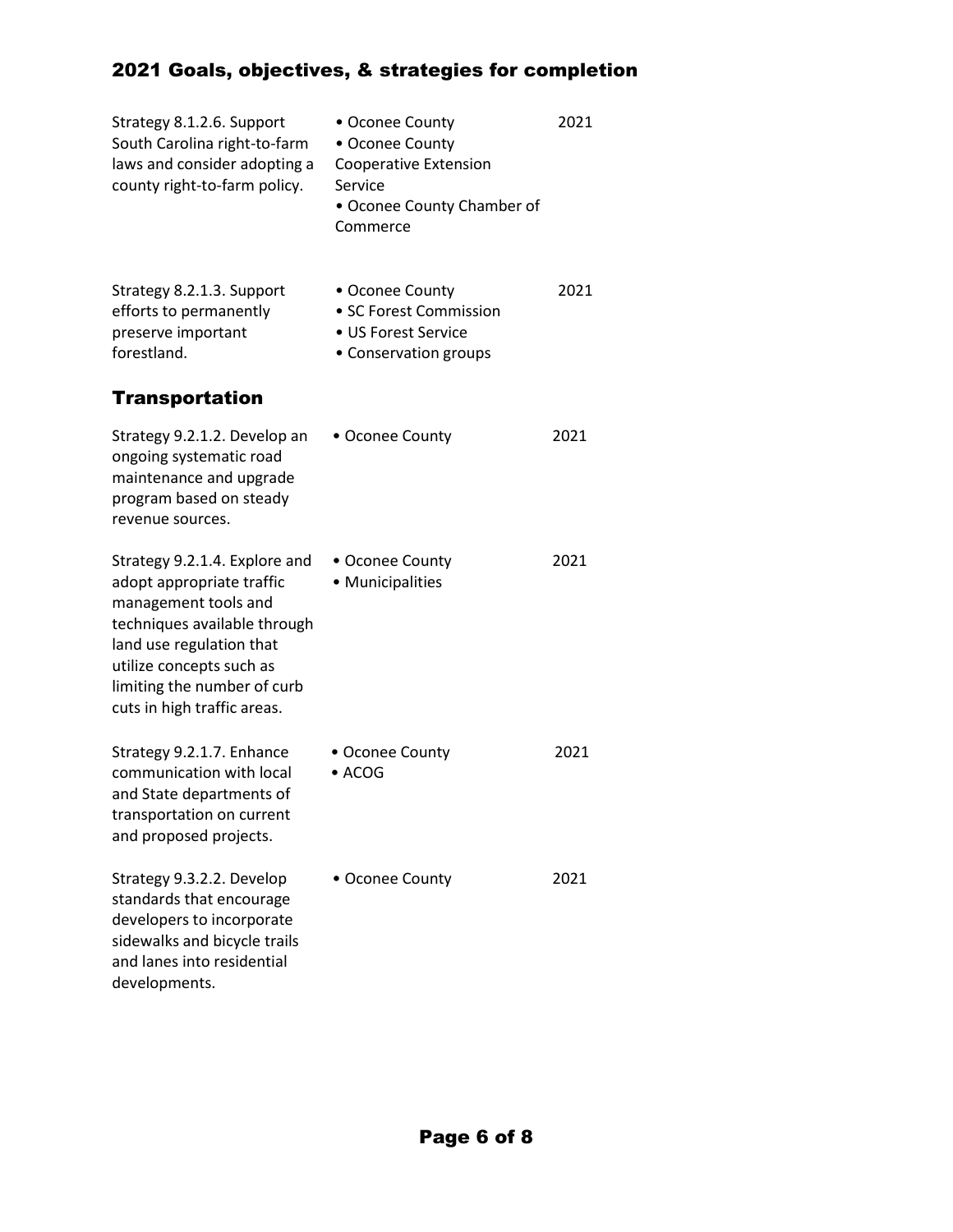| Strategy 9.3.2.4. Find and<br>repair any conflicts that exist<br>within the current code of<br>ordinances to provide and<br>maintain adequate, safe, and<br>accessible trails.                                                                                         | • Oconee County | 2021 |
|------------------------------------------------------------------------------------------------------------------------------------------------------------------------------------------------------------------------------------------------------------------------|-----------------|------|
| <b>Land Use</b>                                                                                                                                                                                                                                                        |                 |      |
| Strategy 11.1.2.7. Identify the<br>location and density of RV<br>parks within the County to<br>determine if additional<br>regulation is needed to<br>manage traffic, ensure health<br>and safety, and address<br>environmental impacts, with<br>narticular emnhacis on | • Oconee County | 2021 |

| determine if additional<br>regulation is needed to<br>manage traffic, ensure health<br>and safety, and address<br>environmental impacts, with<br>particular emphasis on<br>waterbodies.                                                                                                   |                 |      |
|-------------------------------------------------------------------------------------------------------------------------------------------------------------------------------------------------------------------------------------------------------------------------------------------|-----------------|------|
| Strategy 11.1.3.1. Map prime<br>and functioning agricultural<br>properties to determine<br>areas that may request<br>protection from incompatible<br>uses.                                                                                                                                | • Oconee County | 2021 |
| Strategy 11.1.4.2. Develop<br>overlay districts, primarily<br>along principle community<br>entrances (highway<br>corridors) to meet the<br>individual needs of each<br>district in areas such as<br>signage, appearance,<br>transportation needs, etc.                                    | • Oconee County | 2021 |
| Strategy 11.1.4.3. Promote<br>development that is<br>consistent with the scenic<br>character of S.C. Hwy. 11<br>through the incorporation of<br>a corridor overlay,<br>conditional use provisions, or<br>other mechanisms; and<br>explore ways to preserve and<br>maintain tree lines and | • Oconee County | 2021 |